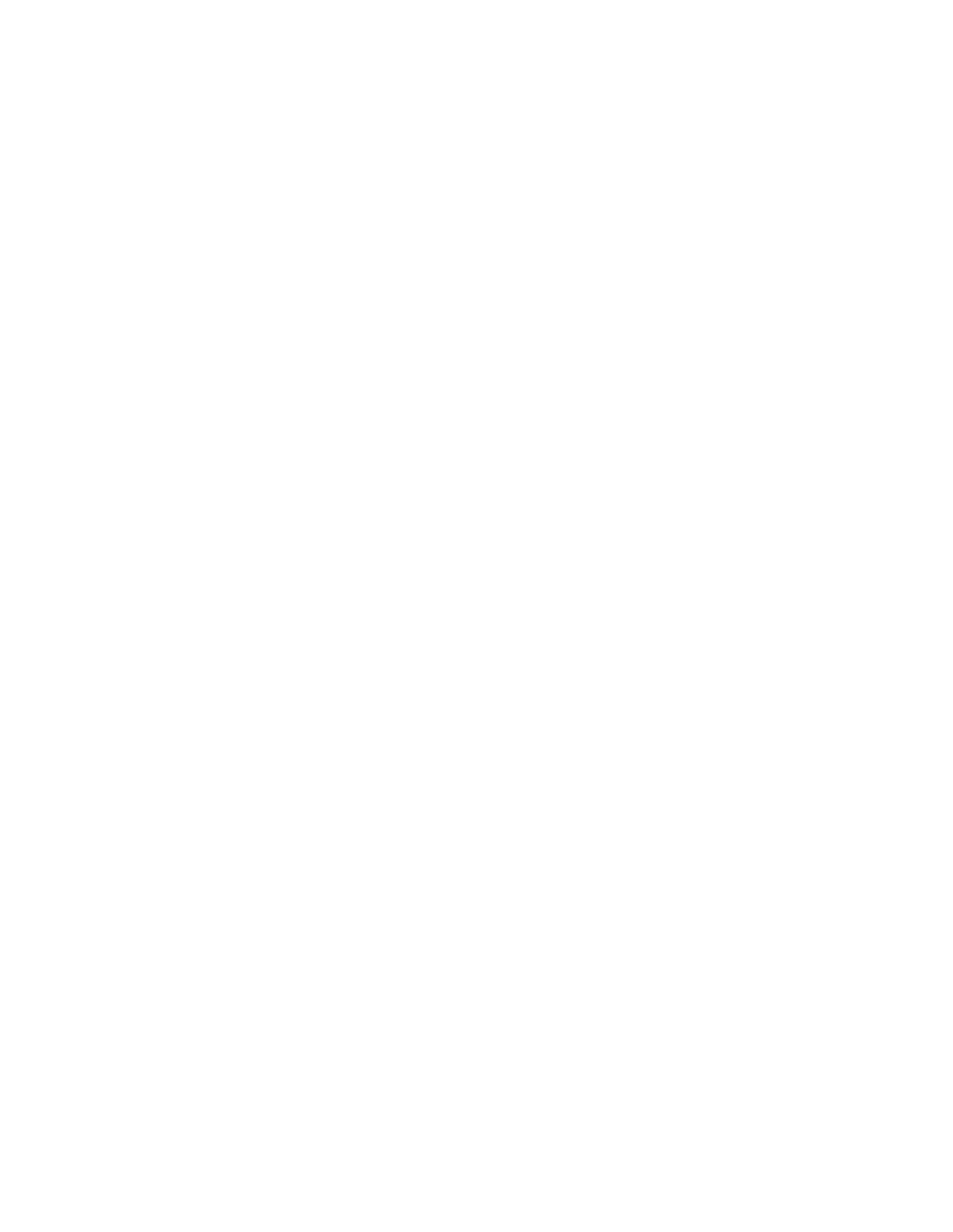loyal American

Life Insurance Company® PO Box 5700, Scranton, PA 18505 Toll Free: 866-459-4272

#### **OUTLINE OF COVERAGE FOR INDIVIDUAL HOSPITAL INDEMNITY INSURANCE POLICY FORM LY-HISR-BA-FL**

#### **THE POLICY PROVIDES LIMITED BENEFITS. BENEFITS PROVIDED ARE SUPPLEMENTAL AND ARE NOT INTENDED TO COVER ALL MEDICAL EXPENSES.**

#### **THIS IS NOT MEDICARE SUPPLEMENT INSURANCE**

If an Insured Person is eligible for Medicare, please review the "*Guide to Health Insurance for People with Medicare*" which is available from the Company.

- *1. READ YOUR POLICY CAREFULLY!* This Outline of Coverage provides a very brief description of the important features of Your policy. This is not the insurance policy and only the actual provisions of the policy will control the rights and obligations of the parties to it. The policy itself sets forth, in detail, those rights and obligations applicable to both You and LOYAL AMERICAN LIFE INSURANCE COMPANY*.* It is very important, therefore, that You READ YOUR POLICY CAREFULLY.
- *2. HOSPITAL INDEMNITY COVERAGE* Hospital Indemnity Insurance coverage is designed to pay a specific benefit amount for a loss for ambulance, emergency room treatment, hospital admission, hospital confinement, observation room, skilled nursing facility. Coverage is subject to the provisions or other limitations that may be set forth in the policy.

#### *3. BENEFITS PROVIDED BY THE POLICY*

#### **AMBULANCE BENEFIT**

We will pay the ground/water/air Ambulance Benefit Amount shown in the policy Schedule Page when a licensed professional ambulance company transports any Insured Person by air, ground, or water ambulance to or from a Hospital or between medical facilities where Treatment is received for a Covered Illness or Covered Injury.

The ground/water ambulance transportation due to a Covered Injury must occur within ninety (90) Days of the Covered Accident.

The air ambulance transportation due to a Covered Injury must occur within seventy-two (72) hours of the Covered Accident.

The ground, water, or air ambulance benefit is limited to one (1) payment per Insured Person per Covered Illness or Covered Injury. When an Insured Person is transported by two (2) separate ambulances for the same Covered Illness or Covered Injury, We will pay the ground, water, or air ambulance benefit, whichever is greatest.

The Ambulance Benefit is limited to a combined maximum of two (2) payments per Insured Person per Calendar Year.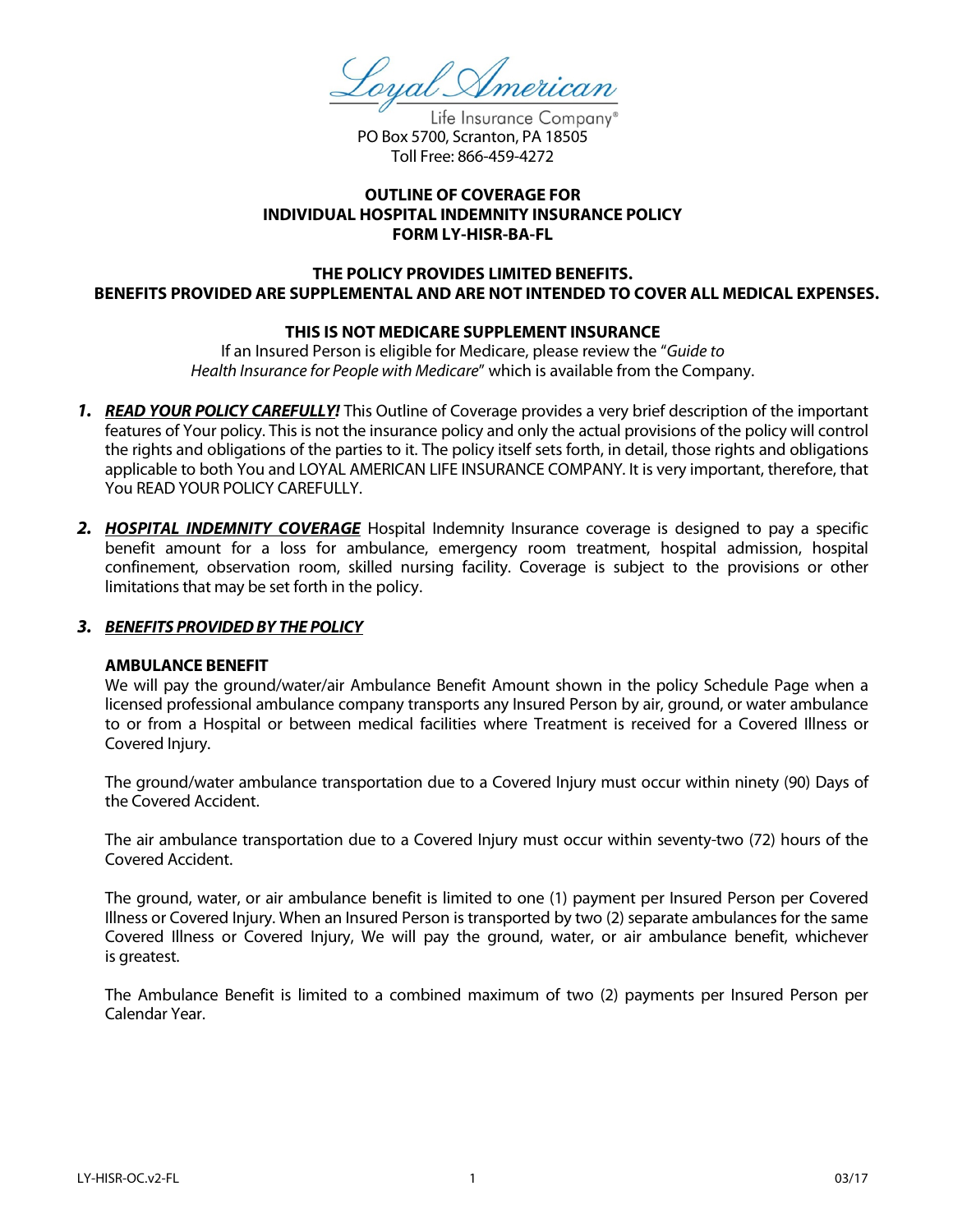#### **EMERGENCY ROOM TREATMENT BENEFIT**

We will pay the per Day Emergency Room Treatment Benefit Amount shown in the policy Schedule Page when any Insured Person is provided Emergency Treatment in an Emergency Room due to a Covered Illness or Covered Injury.

Emergency Treatment due to a Covered Injury must be provided at the direction of a Physician or licensed health care professional (who is under the supervision of a Physician) within seventy-two (72) hours of the Covered Accident. The Insured Person must be and remain under the Treatment of the attending Physician.

The Emergency Room Treatment Benefit is limited to a maximum of two (2) payments per Insured Person per Calendar Year.

#### **HOSPITAL ADMISSION BENEFIT**

We will pay the Hospital Admission Benefit Amount shown in the policy Schedule Page when any Insured Person is admitted as an Inpatient in a Hospital due to a Covered Illness or Covered Injury per Insured Person. We will not pay benefits for hospital admission of a newborn child following birth unless the child suffers a Covered Illness or Covered Injury.

Hospital admission due to a Covered Injury must occur within ninety (90) Days of the Covered Accident and the admission must be at the direction and under the Treatment of a Physician.

This benefit is limited to one (1) admission per Insured Person per Calendar Year whether for the same or different Covered Illness or Covered Injury.

This benefit will pay in addition to the Hospital Confinement Benefit.

Only one (1) payment will be paid for each Insured Person per Calendar Year. This benefit is not payable if Treatment is provided in an Emergency Room.

#### **HOSPITAL CONFINEMENT BENEFIT**

We will pay the per Day Benefit Amount shown in the policy Schedule Page when any Insured Person is in a Hospital as an Inpatient due to a Covered Illness or Covered Injury. We will not pay benefits for hospital confinement of a newborn child following birth unless the child suffers a Covered Illness or Covered Injury.

Hospital Confinement due to a Covered Injury must begin within ninety (90) Days of the Covered Accident and the Hospital Confinement must be provided at the direction and under the Treatment of a Physician.

When the Insured Person is discharged from the Hospital and returns within ninety (90) Days for the same or related Covered Illness or Covered Injury, We will count it as the same Hospital Confinement. However, if the Insured Person is out of the Hospital for at least ninety (90) Days and then returns for the same or a related Covered Illness or Covered Injury, We will count that as a different Hospital Confinement.

The Hospital Confinement Benefit is limited to the number of days shown on the policy Schedule Page and a maximum of four (4) Hospital Confinements per Insured Person per Calendar Year.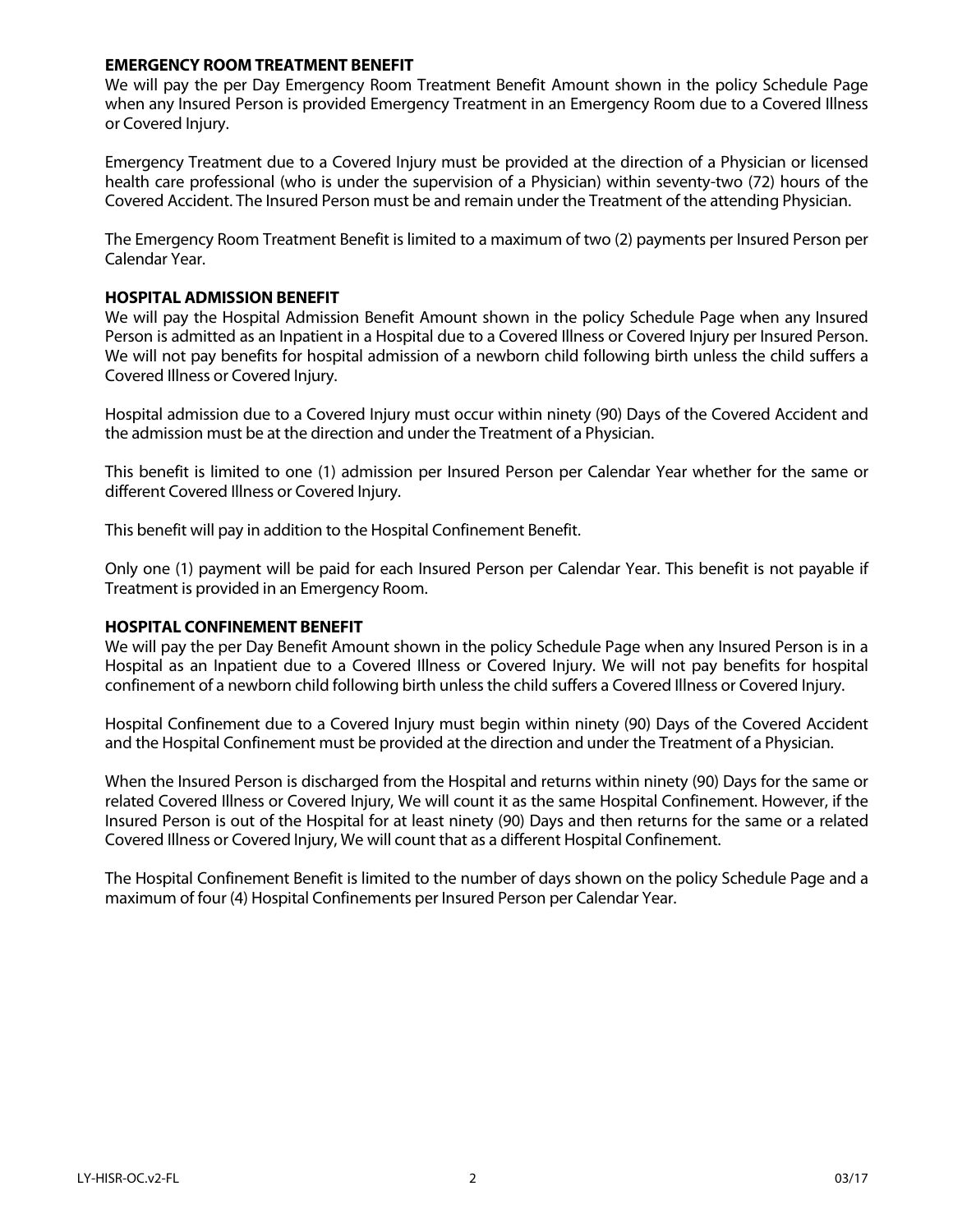#### **OBSERVATION ROOM BENEFIT**

We will pay the Observation Room Benefit Amount shown in the policy Schedule Page when any Insured Person receives treatment for a Covered Illness or Covered Injury in a Hospital observation room on a non-inpatient basis and a charge is incurred. The requirement that a person be charged for room and board shall not apply to observation in a Veterans Administration Hospital or Federal Government Hospital.

Observation due to a Covered Injury must occur within ninety (90) Days of the Covered Accident and the observation must be at the direction and under the Treatment of a Physician.

The Observation Room Benefit is limited to a maximum of two (2) payments per Calendar Year per Insured Person.

This benefit is not payable if a benefit is payable under the Hospital Confinement Benefit and/or the Emergency Room Treatment Benefit for the same day, same period, or same treatment.

#### **SKILLED NURSING FACILITY CARE BENEFIT**

When any Insured Person is Confined to a Skilled Nursing Facility beyond twenty (20) Days, We will pay the per Day Benefit Amount shown in the policy Schedule Page when any Insured Person is Confined in a Skilled Nursing Facility for medical Treatment and rehabilitation due to a Covered Injury or Covered Illness. The Benefit will be paid for each day of Skilled Nursing Facility Care starting on the twenty-first (21st) Day of Confinement. Confinement in a Skilled Nursing Facility must be for medical Treatment and rehabilitation due to a Covered Illness or Covered Injury.

The Skilled Nursing Facility Care must be at the direction and under the Treatment of a Physician or licensed health care professional and begin within thirty (30) Days following a related Hospital Confinement for three (3) consecutive Days or more for which benefits were paid.

When payment is provided for the Hospital Confinement Benefit, the Skilled Nursing Facility Benefit will not be payable for the same day.

The Skilled Nursing Facility Care Benefit is limited to eighty (80) Days per Insured Person per Calendar Year.

#### *4. EXCLUSIONS AND LIMITATIONS*

In addition to any benefit-specific conditions, limitations, or exclusions, no benefits will be payable for a Covered Illness or Covered Injury which, directly or indirectly, in whole or in part, is caused by or results from any of the following:

- a. an Insured Person's being intoxicated, as determined and defined by the laws and jurisdiction of the geographic area in which the injury or illness or cause of injury or illness was incurred, or under the influence of any narcotic unless administered under the advice of a Physician and taken as prescribed. The Insured Person's alcohol or narcotic impairment must be the cause or contributing cause of his or her injury or sickness, irrespective of whether the injury or sickness occurred while the Insured Person was driving a motor vehicle or engaged in any other activity;
- b. flight in, boarding, or alighting from an aircraft or any craft designed to fly above the Earth's surface except as a fare-paying passenger on a regularly-scheduled commercial or charter airline;
- c. elective or cosmetic surgery or complications of cosmetic surgery. This does not include reconstructive, cosmetic surgery: i) incidental to or following surgery for trauma, infection, or other disease of the involved part; or ii) due to congenital disease or anomaly of a Covered Dependent Child which has resulted in a functional defect;
- d. dental treatment of the teeth, gums, or structures directly supporting the teeth including dental X-rays, examinations, repairs, orthodontics, periodontics, casts, splints, and services for dental malocclusion for any condition are not covered, except if provided for or in connection with a Covered Injury to sound natural teeth and a continuous course of dental treatment is started within six (6) months of the Covered Injury. Sound natural teeth are defined as natural teeth that are free of active clinical decay, have at least 50% bony support, and are functional in the arch;
- e. commission of or attempt to commit a felony or being involved in an illegal occupation;
- f. participation in any of the following high-risk activities: bungee jumping, parachuting, skydiving, parasailing, hang-gliding, deep-sea scuba diving, parkour, free running, sail gliding, parakiting, bronc or bull riding; any motorized race or contest of speed, to include off-road vehicles that may not require a license;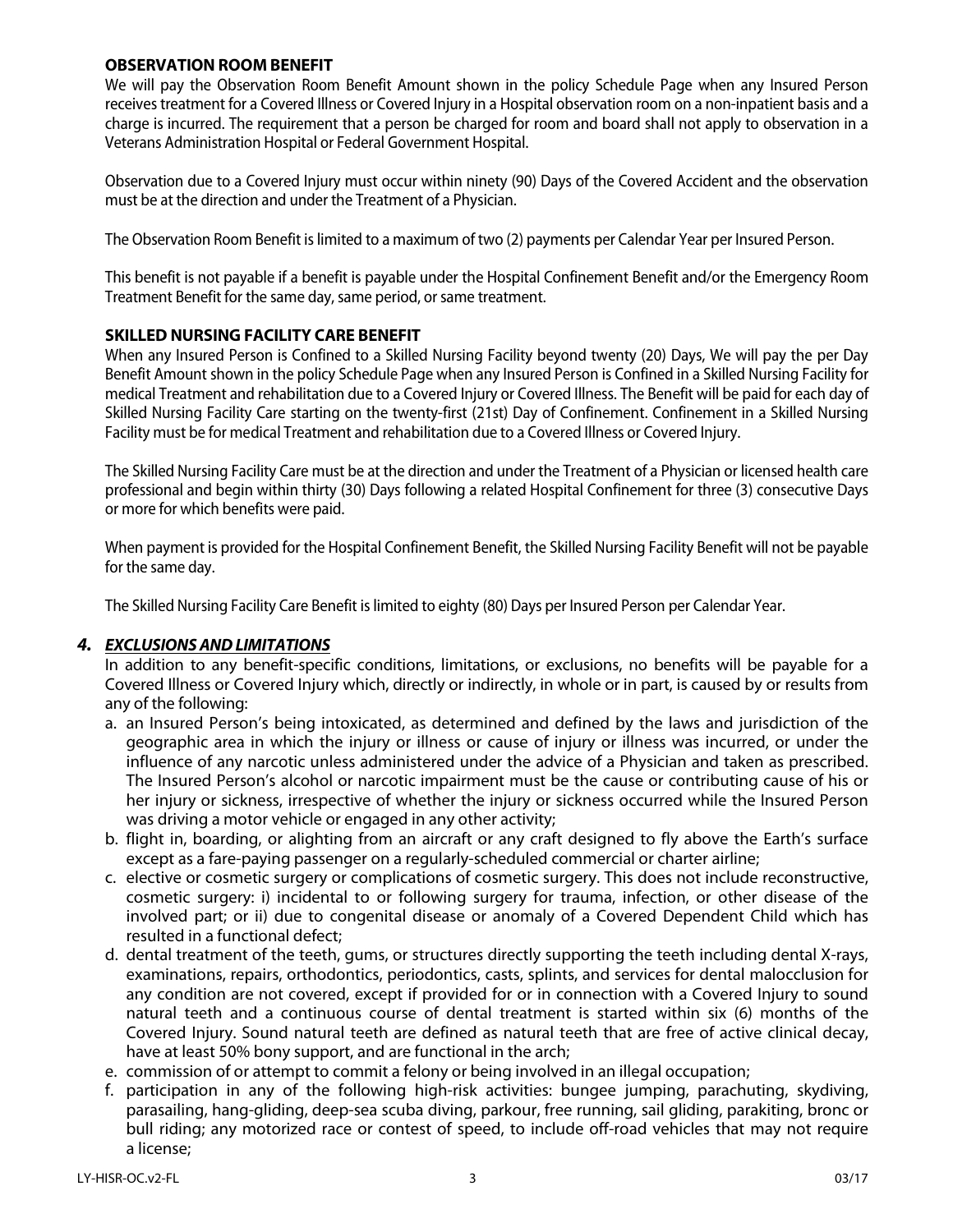- g. any mental or nervous or emotional disorder, alcoholism, and drug addiction;
- h. active-duty service in the military, naval or air force of any country or international organization. Upon Our receipt of proof of service, We will refund any premium paid during the Insured Person's time of active duty. Reserve or National Guard active-duty training is not excluded unless it extends beyond thirty-one (31) consecutive Days;
- i. We will not pay benefits for a Covered Illness or Covered Injury caused by, contributed to, or resulting from a Pre-Existing Condition during the first twelve (12) months that coverage is in force with respect to an Insured Person. The term "Pre-Existing Condition" means any Covered Illness or Covered Injury for which an Insured Person received medical Treatment, advice, or services including diagnostic measures, or took prescribed drugs or medicines within twelve (12) months before the Insured Person's effective date of coverage. This limitation will not apply to a Covered Illness or Covered Injury that occurs after the Insured Person is insured under this policy for at least twelve (12) months after the Insured Person's effective date of coverage. Routine follow-up care to determine whether a breast cancer has recurred in a person who has been previously determined to be free of breast cancer does not constitute medical Advice or Treatment for purposes of determining pre-existing conditions, unless evidence of breast cancer is found during or as a result of the follow-up care. This Pre-Existing Condition limitation will not apply to congenital anomalies of a covered Dependent Child;
- j. pregnancy or childbirth (except for Complications of Pregnancy, non-elective miscarriage, and nonelective abortion which are considered as any other illness), an elective abortion, or complications of such abortion;
- k. suicide (while sane or insane), attempted suicide, or intentionally self-inflicted injury;
- l. travel, activity, or treatment outside the United States except for emergency care for onset of Sickness or accidental injury sustained while traveling for business or pleasure;
- m. war or act of war (whether declared or undeclared), excludes acts of terrorism;
- n. commission of or active participation in a riot, insurrection, rebellion, or police action; or
- o. voluntary self-administration of any narcotic, drug, poison, gas, or fumes, unless prescribed or taken under the direction of a Physician and taken in accordance with the prescribed dosage.

#### *5. TERMS UNDER WHICH THE POLICY MAY BE CONTINUED IN FORCE OR DISCONTINUED*

**GUARANTEED RENEWABLE FOR LIFE** This policy is guaranteed renewable for life. You may keep coverage in force during Your lifetime by paying the premiums on time. We cannot cancel or refuse to renew this policy for any reason other than nonpayment of premium. At no time while You continue this policy in force may We place any restrictive Riders on it without Your permission.

**RIGHT TO ADJUST FUTURE PREMIUMS** After this policy has been in force for twelve (12) months, We may change the premium rates only if We change them for all policies like Yours in Your state on a premium class basis. A premium class basis is determined by such factors as benefits, age, geographic location, and the year the policy was issued. If We change the rates, Your premium will be determined by Your age on the effective date of the policy. If We change the premium rates for all policies of this form issued by Us and in force in Your state, We will inform You in writing at least forty-five (45) days before the change occurs at the address shown in Our records.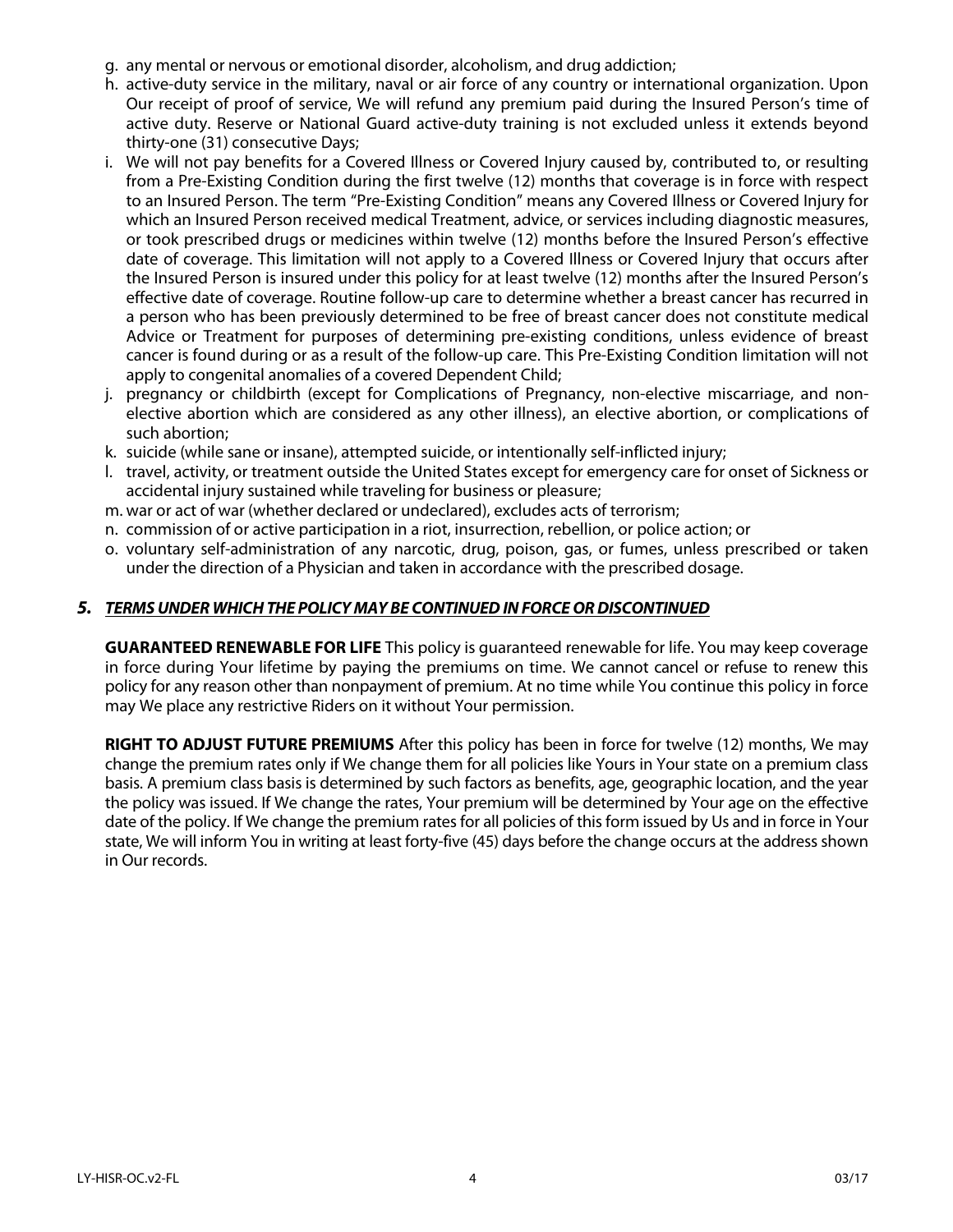*6. OPTIONAL BENEFIT RIDERS (additional premiums required)* A checkmark in any of the boxes below indicates that You have selected the following optional coverage(s):

#### **ACCIDENT FIXED INDEMNITY BENEFIT RIDER (LY-AI-RD-FL)**

#### **ACCIDENT SPECIFIC-SUM INJURY BENEFITS**

**BURN BENEFIT** We will pay the Burn Benefit Amounts shown below if any Insured Person suffers burns in a Covered Accident which require medical treatment. The burns must be treated by a Physician within seventy-two (72) hours after the Covered Accident.

#### **Benefit Amount for 2nd Degree Burns**

| <b>BENEFIT</b>                                               | <b>Prime</b> | <b>Advantage</b> | <b>Supreme</b> |
|--------------------------------------------------------------|--------------|------------------|----------------|
| Less than 20 square centimeters of the body surface          | \$75         | \$100            | \$125          |
| 20 but less than 40 square centimeters of the body surface   | \$150        | \$200            | \$250          |
| 40 but less than 65 square centimeters of the body surface   | \$300        | \$400            | \$500          |
| 65 but less than 160 square centimeters of the body surface  | \$450        | \$600            | \$750          |
| 160 but less than 225 square centimeters of the body surface | \$600        | \$800            | \$1,000        |
| 225 or greater square centimeters of the body surface        | \$750        | \$1,000          | \$1,250        |

#### **Benefit Amount for 3rd Degree Burns**

| <b>BENEFIT</b>                                               | <b>Prime</b> | <b>Advantage</b> | <b>Supreme</b> |
|--------------------------------------------------------------|--------------|------------------|----------------|
| Less than 20 square centimeters of the body surface          | \$150        | \$200            | \$250          |
| 20 but less than 40 square centimeters of the body surface   | \$375        | \$500            | \$625          |
| 40 but less than 65 square centimeters of the body surface   | \$750        | \$1,000          | \$1,250        |
| 65 but less than 160 square centimeters of the body surface  | \$2,250      | \$3,000          | \$3,750        |
| 160 but less than 225 square centimeters of the body surface | \$5,250      | \$7,000          | \$8,750        |
| 225 or greater square centimeters of the body surface        | \$7,500      | \$10,000         | \$12,500       |

This benefit is payable if any Insured Person suffers burns in a Covered Accident which require medical treatment. The burns must be treated by a Physician within seventy-two (72) hours after the Covered Accident.

#### **SKIN GRAFTS BENEFIT**

| <b>BENEFIT</b>   | <b>Prime</b>           | <b>Advantage</b> | <b>Supreme</b> |
|------------------|------------------------|------------------|----------------|
| Skin<br>∣ Grafts | \$1,500<br>$^{\sim}$ 1 | \$2,000          | \$2,500        |

This benefit is payable if any Insured Person receives one (1) or more skin grafts as the result of a Covered Injury suffered in a Covered Accident.

This benefit is only payable if a Burn Benefit is also payable.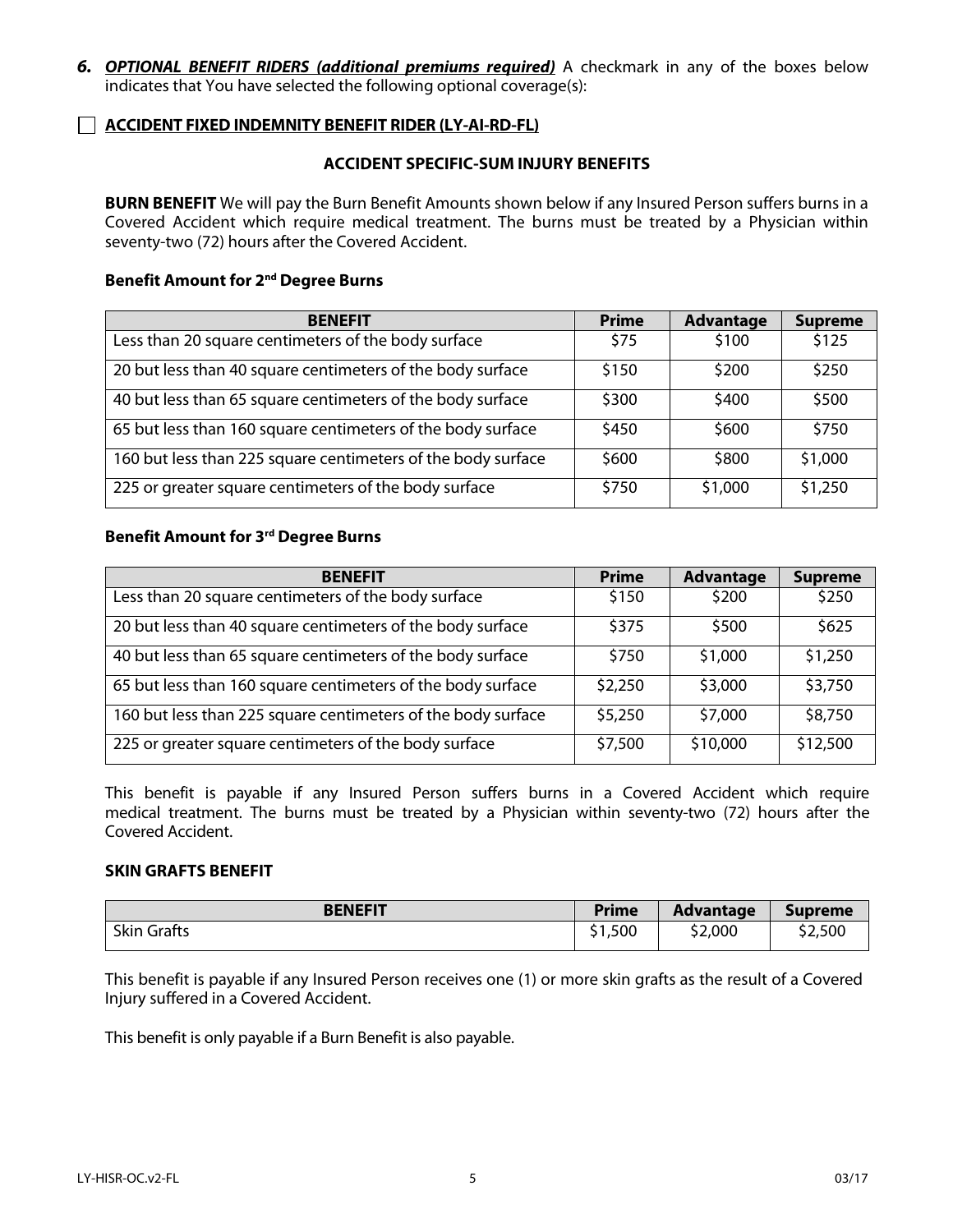#### **COMA BENEFIT**

| <b>BENEFIT</b> | <b>Prime</b> | <b>Advantage</b> | <b>Supreme</b> |
|----------------|--------------|------------------|----------------|
| Coma           | \$10,000     | \$10,000         | \$12,000       |

This benefit is payable if any Insured Person is Diagnosed and treated for a Coma as the result of a Covered Injury in a Covered Accident. The Coma must:

a. be Diagnosed by a Physician within thirty (30) Days after the Covered Accident; and

b. persist for at least seven (7) consecutive Days.

This benefit is limited to one (1) Coma Benefit Amount per Insured Person per lifetime.

#### **CONCUSSION (BRAIN) BENEFIT**

| <b>BENEFIT</b>     | <b>Prime</b> | Advantage | Supreme |
|--------------------|--------------|-----------|---------|
| Concussion (Brain) | \$100        | \$200     | \$300   |

This benefit is payable if any Insured Person suffers a significant blow to the head in a Covered Accident which results in unconsciousness. The concussion must be Diagnosed by a Physician within seventy-two (72) hours after the Covered Accident using any type of medical imaging procedure such as an X-ray, CT (computerized tomography) scan, or MRI (magnetic resonance imaging).

This benefit is limited to one (1) Concussion Benefit Amount per Insured Person per Covered Accident.

#### **DISLOCATION (SEPARATED JOINT) BENEFIT**

| <b>Benefit</b>                                      | <b>Prime</b> | <b>Advantage</b> | <b>Supreme</b> |
|-----------------------------------------------------|--------------|------------------|----------------|
| Hip                                                 | \$1,500      | \$2,000          | \$2,500        |
| Knee (except patella)                               | \$500        | \$750            | \$850          |
| Shoulder (glenohumeral)                             | \$250        | \$350            | \$400          |
| Collarbone                                          |              |                  |                |
| Sternoclavicular                                    | \$250        | \$350            | \$400          |
| Acromioclavicular and separation                    |              |                  |                |
| Ankle – bone or bones of the foot (other than toes) | \$250        | \$350            | \$400          |
| Lower jaw                                           | \$250        | \$350            | \$400          |
| Wrist                                               | \$250        | \$350            | \$400          |
| Elbow                                               | \$250        | \$350            | \$400          |
| One toe or finger                                   | \$50         | \$100            | \$150          |

This benefit is payable if any Insured Person suffers a Dislocation as a result of a Covered Injury suffered in a Covered Accident. A Dislocation must:

- a. be Diagnosed by a Physician within fourteen (14) Days after the Covered Accident;
- b. require correction with anesthesia by a Physician; and
- c. be corrected by a Physician within ninety (90) Days after the Covered Accident.

If an Insured Person suffers more than one (1) Dislocation in a Covered Accident, We will pay for all multiple Dislocations. However, We will pay no more than 150% of the Dislocation Benefit Amount for the Separated Joint involved which has the highest Dislocation Benefit Amount.

If the Dislocation does not require anesthesia by a Physician, We will pay twenty-five percent (25%) of the Dislocation Benefit Amount shown for the Separated Joint involved.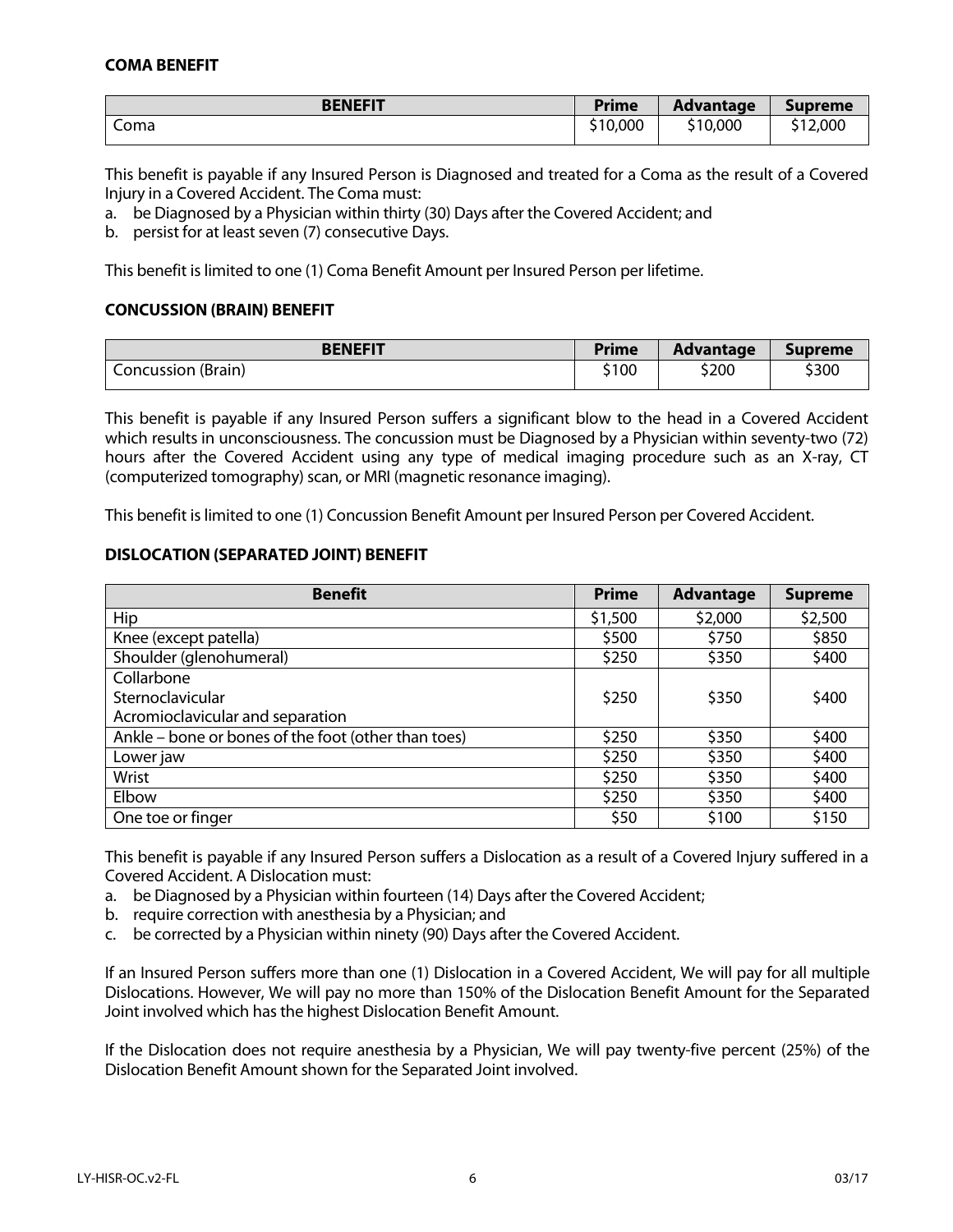If a Physician diagnoses the Dislocation as an incomplete Dislocation, We will pay twenty-five percent (25%) of the Dislocation Benefit Amount shown for the Separated Joint involved. An incomplete Dislocation is a Dislocation in which the joint is not completely separated.

We will pay this benefit only for the first  $(1<sup>st</sup>)$  Dislocation of a joint per Covered Accident. Subsequent Dislocations of the same joint will not be covered.

If an Insured Person suffers a Dislocation and a Fracture in the same Covered Accident, We will pay for both. However, We will pay no more than 150% of the Benefit Amount for the bone or joint involved which has the highest Benefit Amount.

#### **EMERGENCY DENTAL WORK BENEFIT**

| <b>BENEFIT</b>                                    | <b>Prime</b> | <b>Advantage</b> | <b>Supreme</b> |
|---------------------------------------------------|--------------|------------------|----------------|
| Benefit Amount for teeth repaired with crowns     | \$150        | \$200            | \$200          |
| Benefit Amount for teeth resulting in extractions | \$150        | \$200            | \$200          |

This benefit is payable if any Insured Person requires dental extractions and/or crown to their sound, natural teeth as the result of a Covered Injury suffered in a Covered Accident. Sound natural teeth not including false teeth such as dentures, bridges, veneers, partials, crowns, or implants. Treatment by a Physician or dentist must begin within seventy-two (72) hours after the Covered Accident.

This benefit is limited to one (1) payment per Insured Person per Covered Accident.

#### **EYE INJURY BENEFIT**

| <b>BENEFIT</b>                                            | <b>Prime</b> | Advantage | <b>Supreme</b> |
|-----------------------------------------------------------|--------------|-----------|----------------|
| Benefit Amount for surgical repair                        | \$150        | \$200     | \$200          |
| Benefit Amount for removal of foreign body by a Physician | \$150        | \$200     | \$200          |

This benefit is payable if any Insured Person suffers an eye injury as the result of a Covered Accident. The eye injury must require surgery or the removal of a foreign object by a Physician within ninety (90) Days after the Covered Accident. An examination with anesthesia will not be considered surgery.

This benefit is limited to one (1) payment per Insured Person per Covered Accident.

If an Insured Person suffers an eye injury and later loses sight of the eye as a result of the same Covered Accident, We will subtract the amount We paid under the Eye Injury Benefit from the Accidental Dismemberment Benefit.

#### **FRACTURE (BROKEN BONE) BENEFIT**

| <b>BENEFIT</b>                                                     | <b>Prime</b> | <b>Advantage</b> | <b>Supreme</b> |
|--------------------------------------------------------------------|--------------|------------------|----------------|
| Hip, thigh (femur)                                                 | \$750        | \$1,000          | \$1,250        |
| Vertebrae, body of (including vertebral processes)                 | \$500        | \$650            | \$750          |
| Pelvis (includes ilium, ischium, pubis, acetabulum                 | \$500        | \$650            | \$750          |
| except coccyx)                                                     |              |                  |                |
| Leg (tibia and/or fibula)                                          | \$500        | \$650            | \$750          |
| Arm, hand (except fingers), wrist, foot (except heel, toes), ankle | \$350        | \$500            | \$600          |
| Kneecap, lower jaw, shoulder blade, bones of face or nose          | \$350        | \$500            | \$600          |
| Rib                                                                | \$350        | \$500            | \$600          |
| Heel, finger                                                       | \$100        | \$100            | \$150          |
| Coccyx                                                             | \$100        | \$100            | \$150          |
| Toe                                                                | \$100        | \$100            | \$150          |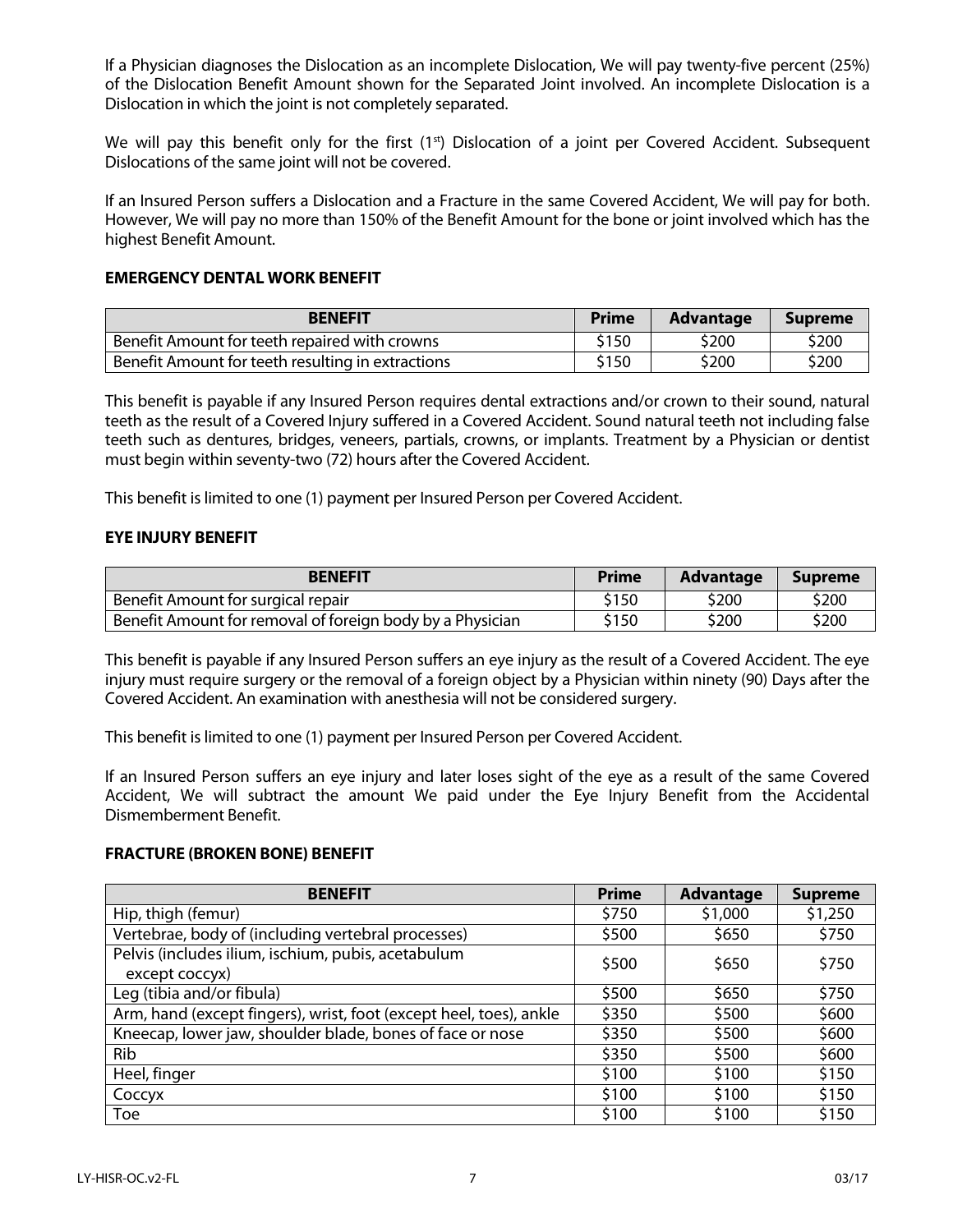#### **Benefit Amount for Fracture – Skull (except bones of face or nose)**

| <b>BENEFIT</b>                      | <b>Prime</b> | <b>Advantage</b> | <b>Supreme</b> |
|-------------------------------------|--------------|------------------|----------------|
| Simple non-reduction Skull Fracture | \$375        | \$375            | \$400          |
| Depressed Skull Fracture            | \$750        | \$750            | \$850          |

This benefit is payable if any Insured Person suffers a Fracture injury as a result of a Covered Accident. A Fracture must:

a. be Diagnosed by a Physician within fourteen (14) Days after the Covered Accident; and

b. be corrected by a Physician within ninety (90) Days after the Covered Accident.

If an Insured Person suffers more than one (1) Fracture in a Covered Accident, We will pay no more than the amount for the two (2) bones involved which have the highest Benefit Amounts.

If a Physician diagnoses the Fracture as a Chip Fracture, We will pay twenty-five percent (25%) of the Benefit Amount shown for the bone involved.

If an Insured Person receives a Fracture and a Dislocation in the same Covered Accident, We will pay for both. However, We will pay no more than 150% of the Benefit Amount for the bone or joint involved which has the highest Benefit Amount.

#### **LACERATION BENEFIT**

| <b>BENEFIT</b>                                                                                                 | <b>Prime</b> | <b>Advantage</b> | <b>Supreme</b> |
|----------------------------------------------------------------------------------------------------------------|--------------|------------------|----------------|
| Total of all Lacerations treated without stitches/sutures                                                      | \$25         | \$35             | \$45           |
| Total of all Lacerations is less than two inches long (less than<br>5.08 centimeters) and repaired by stitches | \$50         | \$100            | \$150          |
| Total of all Lacerations is two to six inches long (5.08 to 15.24<br>centimeters) and repaired by stitches     | \$150        | \$200            | \$250          |
| Total of all Lacerations is over six inches long (over 15.24<br>centimeters) and repaired by stitches          | \$300        | \$400            | \$500          |

This benefit is payable if any Insured Person suffers a Laceration injury as the result of a Covered Accident. The Laceration must be repaired by a Physician within seventy-two (72) hours after the Covered Accident.

The amount We pay will be based on the total length of all Lacerations received in any one (1) Covered Accident which require repair. If the Laceration is severe enough to require stitches but the Physician chooses to repair it another way, We will treat it as if it were repaired without stitches.

If an Insured Person suffers a Laceration on their finger or toe and later loses that finger or toe as a result of the same Covered Accident, We will subtract the amount We paid under the Laceration Benefit from the Accidental Dismemberment Benefit.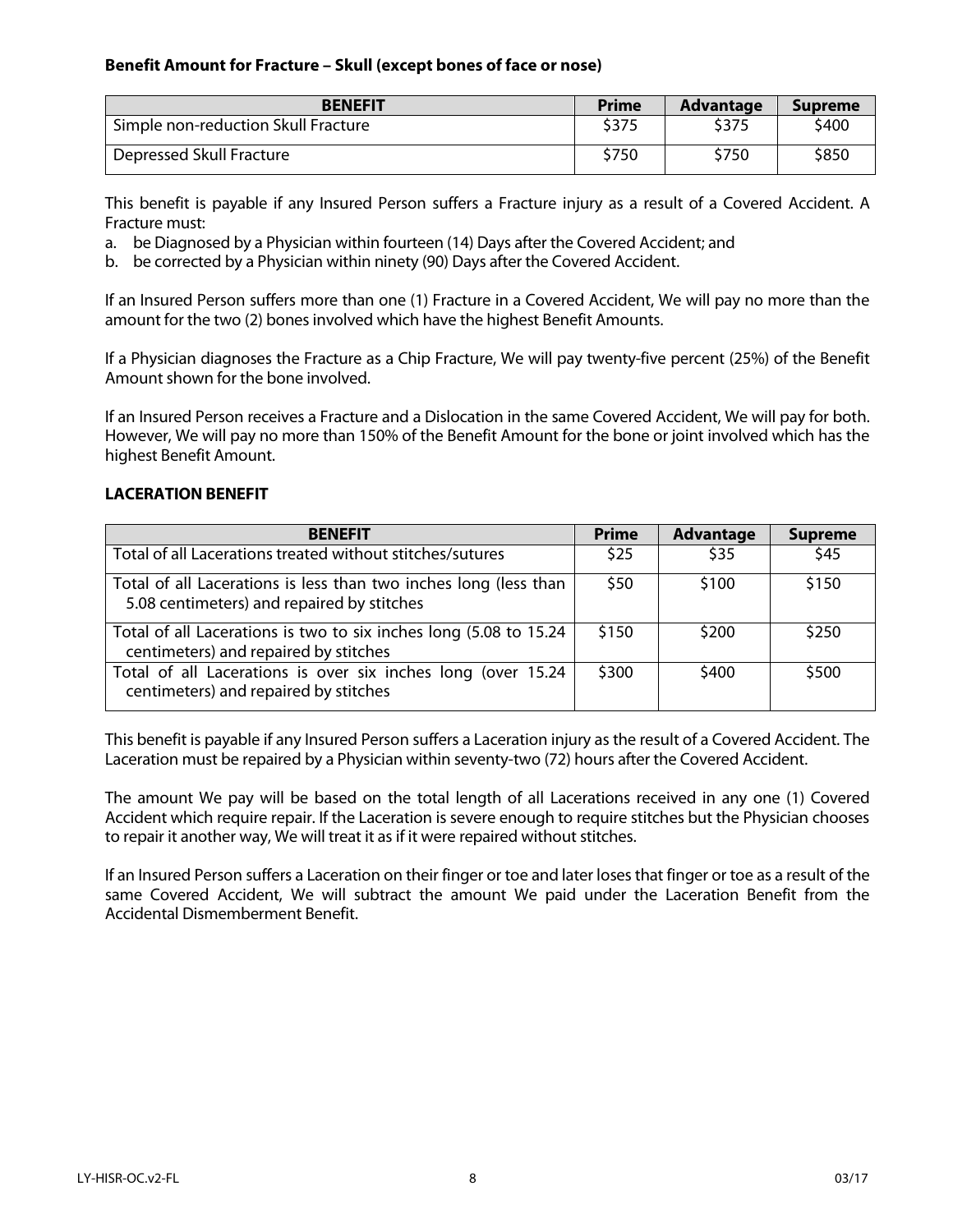#### **PARALYSIS BENEFIT**

| <b>BENEFIT</b>                                 | <b>Prime</b> | <b>Advantage</b> | <b>Supreme</b> |
|------------------------------------------------|--------------|------------------|----------------|
| Hemiplegia (Paralysis of one side of the body) | \$2,500      | \$3,000          | \$3,500        |
| Paraplegia (Paralysis of lower limbs)          | \$2,500      | \$3,000          | \$3,500        |
| Quadriplegia (Paralysis of four limbs)         | \$5,000      | \$6,000          | \$7,000        |

This benefit is payable if any Insured Person suffers Paralysis as a result of a Covered Injury suffered in a Covered Accident. The duration of the Paralysis must be a minimum of thirty (30) Days.

This benefit is limited to one (1) payment per Insured Person per lifetime.

#### **SURGICAL PROCEDURES BENEFIT**

#### **Benefit Amount for surgical procedures**

| <b>BENEFIT</b>                                     | <b>Prime</b> | <b>Advantage</b> | <b>Supreme</b> |
|----------------------------------------------------|--------------|------------------|----------------|
| Arthroscopy without surgical repair                | \$200        | \$200            | \$250          |
| Cranial                                            | \$500        | \$600            | \$600          |
| Hernia                                             | \$500        | \$600            | \$600          |
| Open abdominal (including exploratory laparotomy)  | \$500        | \$600            | \$600          |
| Repair of ruptured discs                           | \$300        | \$350            | \$350          |
| Repair of tendons and/or ligaments                 | \$300        | \$350            | \$350          |
| Repair of torn knee cartilages (meniscus)          | \$300        | \$350            | \$350          |
| Repair of rotator cuffs                            | \$300        | \$350            | \$350          |
| Thoracic surgery                                   | \$300        | \$350            | \$350          |
| Miscellaneous surgery requiring general anesthesia | \$200        | \$250            | \$300          |

This benefit is payable if any Insured Person requires a surgical procedure as a result of a Covered Injury suffered in a Covered Accident. The surgical procedure must be performed within one (1) year of the Covered Accident.

Two (2) or more surgical procedures performed through the same incision will be considered one (1) operation and benefits will be paid based upon the surgical procedure with the highest Surgical Procedures Benefit Amount.

A miscellaneous surgery means a surgical procedure that is not covered by any other specific Covered Injury benefit and requires general anesthesia. If more than one (1) miscellaneous surgical procedure is performed in a twenty-four (24) hour period, We will pay only the one (1) which has the highest Surgical Procedures Benefit Amount.

This benefit is limited to a maximum of two (2) miscellaneous surgeries per Insured Person per Calendar Year.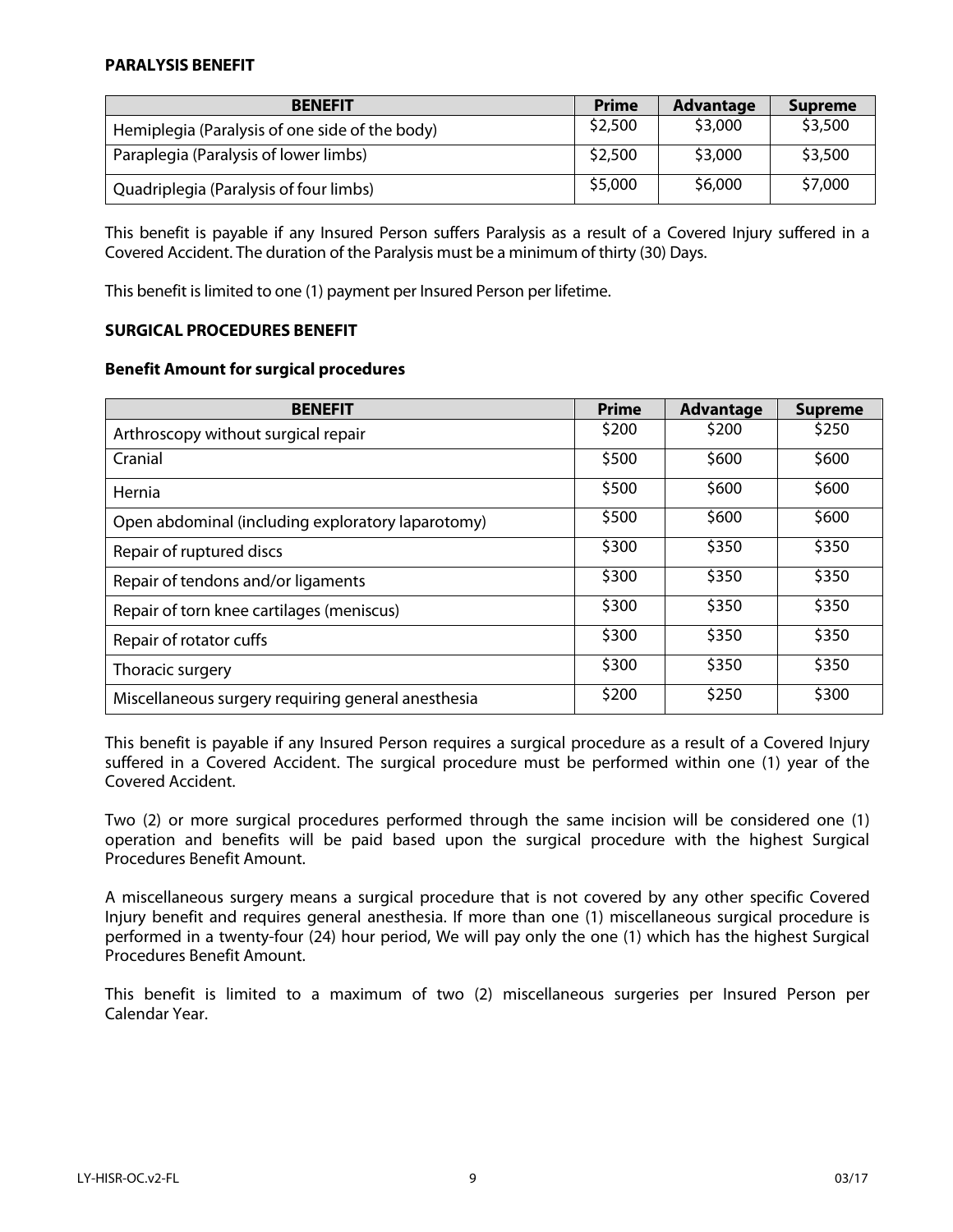#### **HOSPITAL AND SERVICES BENEFITS**

#### **ACCIDENT EMERGENCY TREATMENT BENEFIT**

| <b>BENEFIT</b>                           | <b>Prime</b> | Advantage | <b>Supreme</b> |
|------------------------------------------|--------------|-----------|----------------|
| Hospital Emergency Room                  | \$75         | \$100     | \$125          |
| Urgent Care Center or Physician's office | \$75         | \$100     | \$100          |

This benefit is payable if any Insured Person suffers a Covered Injury as a result of a Covered Accident. For this benefit to be payable, all the following must occur:

- a. the Covered Injury is an Emergency; and
- b. the Covered Injury requires examination and treatment by a Physician in a Hospital Emergency Room, an Urgent Care Center, or Physician's office within seventy-two (72) hours after the Covered Accident.

This benefit is payable once per twenty-four (24) hour period and only once per Insured Person per Covered Accident.

If an Insured Person receives treatment in an Urgent Care Center or Physician's office as a result of a Covered Injury suffered in a Covered Accident and subsequently require treatment in a Hospital or Emergency Room, We will only pay the highest Benefit Amount payable.

#### **ACCIDENT FOLLOW-UP TREATMENT BENEFIT**

| <b>BENEFIT</b>                      | <b>Prime</b>        | <b>Advantage</b> | <b>Supreme</b> |
|-------------------------------------|---------------------|------------------|----------------|
| <b>Accident Follow-up Treatment</b> | $A \cap F$<br>ـ ے د | 00 C<br>כגב      | ววบ            |

This benefit is payable if any Insured Person needs additional treatment of a Covered Injury suffered in a Covered Accident over and above Emergency Treatment administered in the first seventy-two (72) hours following the Covered Accident. This benefit is limited to six (6) visits per Insured Person per Covered Accident.

Follow-up treatment must begin within thirty (30) Days of the Covered Accident and must conclude within six (6) months following the Covered Accident. Such treatments must be furnished by a Physician in a Physician's office or in a Hospital on an Outpatient basis.

#### **AMBULANCE BENEFIT**

| <b>BENEFIT</b>         | <b>Prime</b> | <b>Advantage</b> | <b>Supreme</b> |
|------------------------|--------------|------------------|----------------|
| Air Ambulance          | \$1,000      | \$1,000          | \$1,500        |
| Ground/Water Ambulance | \$250        | \$250            | \$300          |

This benefit is payable when a licensed professional air ambulance or licensed professional ground/water ambulance company transports any Insured Person to or from a Hospital or between medical facilities where treatment is received for a Covered Injury suffered in a Covered Accident.

The air ambulance transportation must be within seventy-two (72) hours after the Covered Accident and is limited to one (1) payment per Insured Person per Covered Accident. We will pay a maximum of two (2) Air Ambulance Benefits per Insured Person per Calendar Year.

The ground/water ambulance transportation must be within ninety (90) Days after the Covered Accident and is limited to one (1) payment per Insured Person per Covered Accident. We will pay a maximum of two (2) Ground/Water Ambulance Benefits per Insured Person per Calendar Year.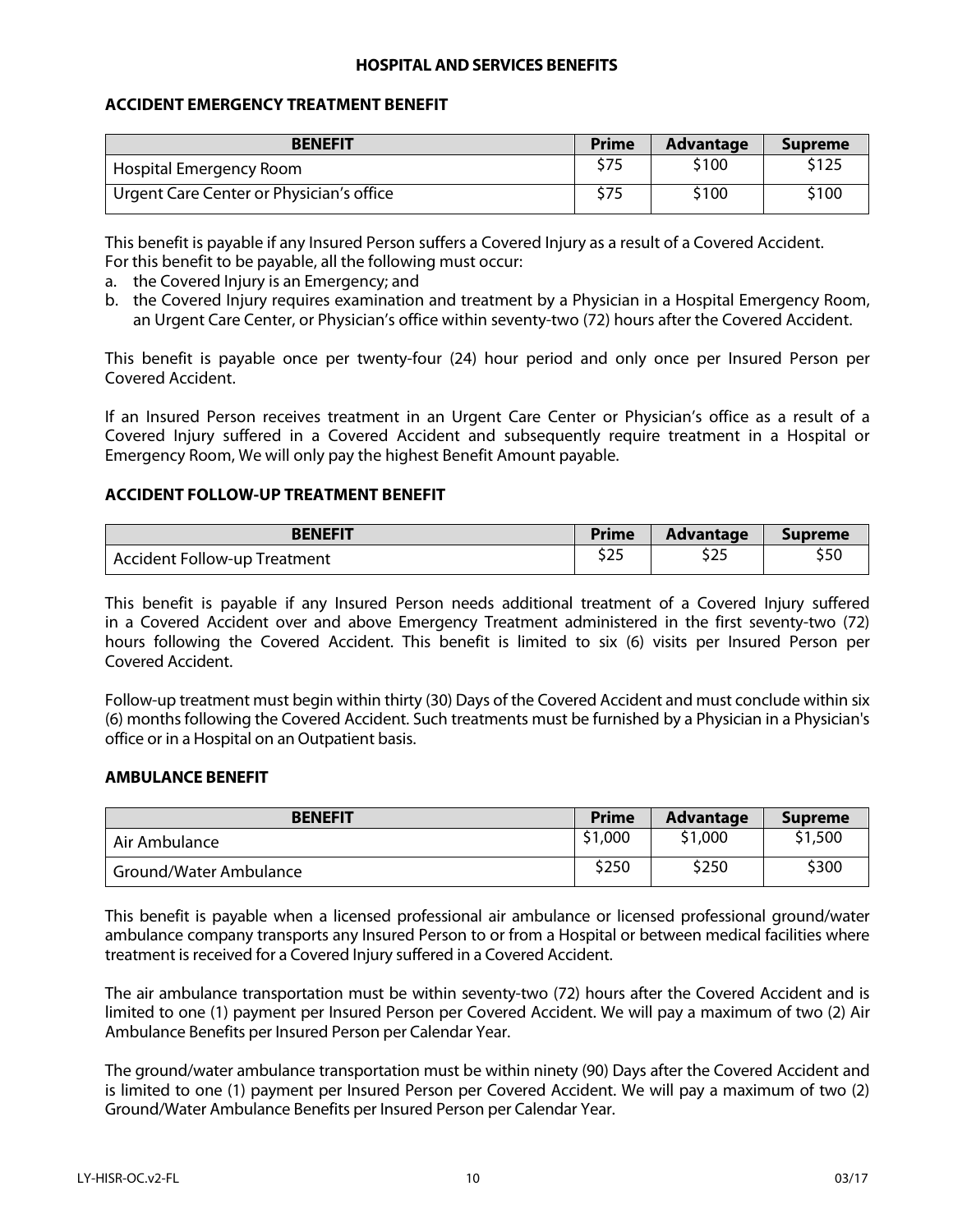#### **APPLIANCE BENEFIT**

| <b>BENEFIT</b> | <b>Prime</b> | <b>Advantage</b> | <b>Supreme</b> |
|----------------|--------------|------------------|----------------|
| Appliance      | \$100        | \$100            | \$150          |

This benefit is payable if any Insured Person suffers a Covered Injury in a Covered Accident and a Physician prescribes the use of a medical appliance as an aid in personal locomotion or mobility. Crutches, leg braces, back braces, walkers and wheelchairs are examples of medical appliances. The use of an appliance must begin within ninety (90) Days after the Covered Accident.

This benefit is limited to one (1) payment per Insured Person per Covered Accident.

#### **AT HOME RECOVERY BENEFIT**

| <b>BENEFIT</b>   | <b>Prime</b> | <b>Advantage</b> | <b>Supreme</b> |
|------------------|--------------|------------------|----------------|
| At Home Recovery | c r n<br>ววบ | \$50             | ぐつに<br>27J     |

For each qualifying Day that the Hospital Confinement or Hospital Intensive Care Unit Confinement Benefits were payable for any Insured Person under the policy, We will pay three (3) Days of the At Home Recovery Benefit Amount shown on the Benefits Schedule. The At Home Recovery must be received on the advice of a Physician and be the result of a Covered Injury suffered in a Covered Accident.

This benefit has a maximum of ninety (90) Days per Insured Person per Covered Accident.

#### **ATTENDING PHYSICIAN BENEFIT**

| <b>BENEFIT</b>      | <b>Prime</b> | Advantage | <b>Supreme</b> |
|---------------------|--------------|-----------|----------------|
| Attending Physician | c r o<br>งวบ | \$50      | \$75           |

For each qualifying Day that the Hospital Confinement or Hospital Intensive Care Unit Benefit is payable under the policy for a Covered Injury suffered in a Covered Accident, We will pay the Attending Physician Benefit Amount shown on the Benefits Schedule for the services of an Attending Physician.

#### **BLOOD, PLASMA, PLATELETS BENEFIT**

| <b>BENEFIT</b>           | <b>Prime</b> | <b>Advantage</b> | <b>Supreme</b> |
|--------------------------|--------------|------------------|----------------|
| Blood, Plasma, Platelets | \$100        | \$100            | 612F<br>21 Z.J |

This benefit is payable if any Insured Person suffers a Covered Injury in a Covered Accident and requires the transfusion, administration, cross matching, typing and processing of blood, plasma, or platelets. The blood, plasma, or platelets must be administered within ninety (90) Days after the Covered Accident.

This benefit is limited to one (1) payment per Insured Person per Covered Accident. We will not pay for immunoglobulins.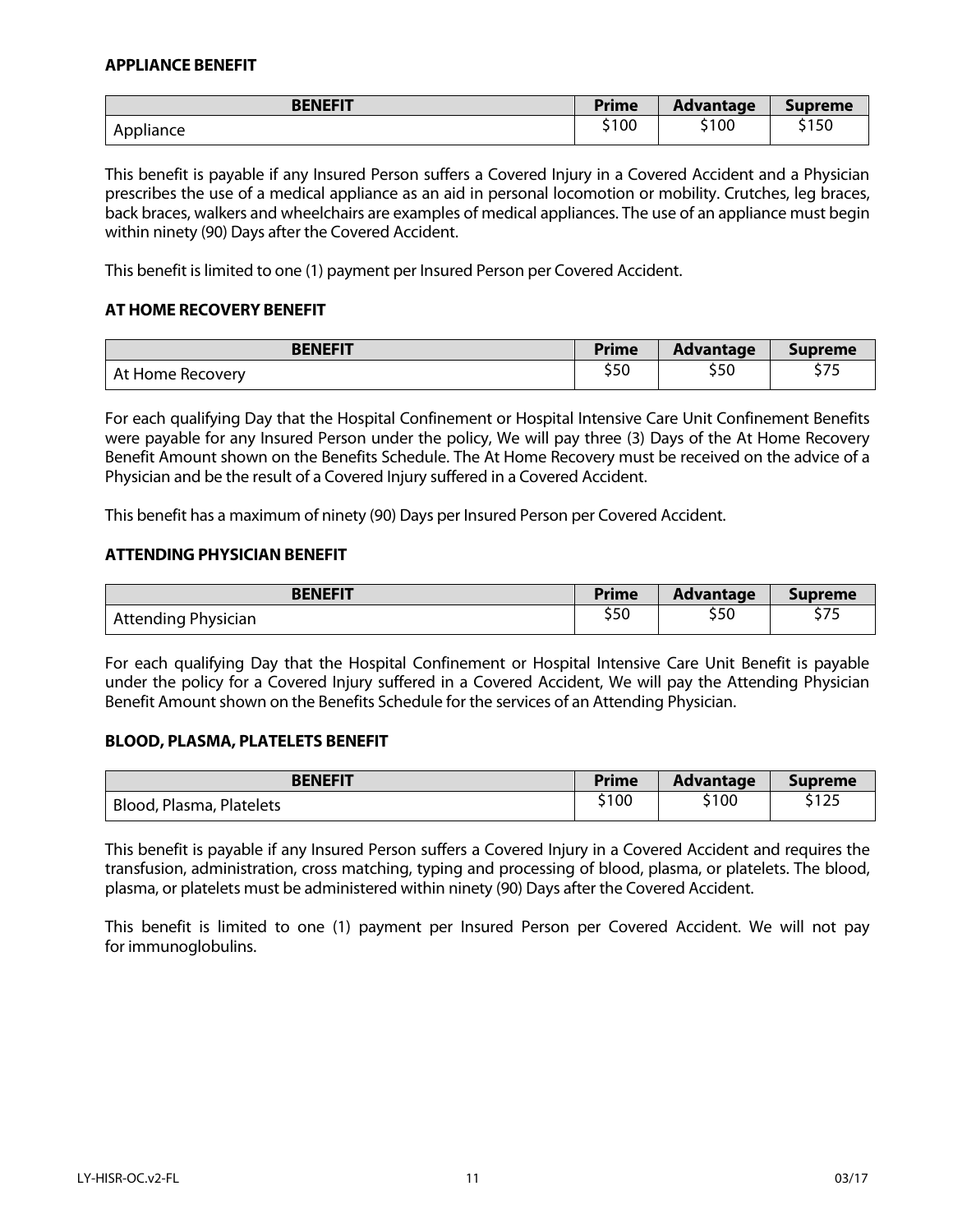| <b>BENEFIT (per image)</b> | <b>Prime</b> | <b>Advantage</b> | <b>Supreme</b> |
|----------------------------|--------------|------------------|----------------|
| X-rays                     | \$25         | \$50             | \$75           |
| Major Diagnostic Exams     | \$100        | \$150            | \$200          |

This benefit is payable for either an X-ray or a Major Diagnostic Exam if any Insured Person requires one of the following in a Hospital, Urgent Care Center, Emergency Room, or a Physician's Office:

a. an X-ray while receiving Emergency treatment for a Covered Injury suffered in a Covered Accident; or

b. a Major Diagnostic Exam (computerized tomography (CT) scan, computerized axial tomography (CAT), magnetic resonance imaging (MRI), positron emission tomography (PET), ultrasound, magnetic resonance angiography (MRA), electrocardiography (EKG), or electroencephalography (EEG)) while receiving treatment for a Covered Injury suffered in a Covered Accident.

The X-ray benefit is limited to one (1) X-ray per Insured Person per Covered Accident and two (2) X-rays per Insured Person per Calendar Year. The X-ray benefit is not payable for Major Diagnostic Exams.

The Major Diagnostic Exam benefit is limited to one (1) Major Diagnostic Exam per Insured Person per Covered Accident and two (2) Major Diagnostic Exams per Insured Person per Calendar Year. Major Diagnostic Exams do not include X-rays.

#### **ACCIDENTAL DEATH AND DISMEMBERMENT BENEFITS**

#### **ACCIDENTAL DEATH BENEFIT**

#### **Benefit Amount for Accidental Death** – **Common Carrier**

| <b>BENEFIT</b>                        | <b>Prime</b> | <b>Advantage</b> | <b>Supreme</b> |
|---------------------------------------|--------------|------------------|----------------|
| Policyowner & Spouse/Domestic Partner | \$50,000     | \$60,000         | \$75,000       |
| Child(ren)                            | \$10,000     | \$15,000         | \$25,000       |

#### **Benefit Amount for Accidental Death** – **Other Accidents**

| <b>BENEFIT</b>                        | <b>Prime</b> | <b>Advantage</b> | <b>Supreme</b> |
|---------------------------------------|--------------|------------------|----------------|
| Policyowner & Spouse/Domestic Partner | \$10,000     | \$15,000         | \$20,000       |
| Child(ren)                            | \$10,000     | \$10,000         | \$10,000       |

This benefit is payable if an Insured Person dies as a direct result of Covered Accident or a Covered Accident while riding as a passenger in, on, boarding, or alighting from a Common Carrier if all of the following requirements are met:

- a. Accidental Death occurs on or after the Insured Person's Policy Effective Date and while the policy is in force;
- b. We receive due proof of loss, satisfactory to Us, of the Insured Person's Accidental Death;
- c. the proof shows that death resulted directly from a Covered Injury caused solely as a result of a Covered Accident and independent of disease, physical condition, bodily infirmity, or any other cause;
- d. Accidental Death occurred within the first ninety (90) Days after the Covered Accident, except that in cases when at the end of the ninety (90) Day period an Insured Person is being kept clinically alive by an artificial life support system, the ninety (90) Day limit will be extended to 180 Days; and
- e. the benefit payment is not precluded by any general or specific exclusion, description, or any failure to meet any requirement stated in the policy.

If We pay the Accidental Death – Common Carrier Benefit Amount, We will not pay the Accidental Death – Other Accidents Benefit Amount.

LY-HISR-OC.v2-FL 12 03/17 In the event that Accidental Death and Accidental Dismemberment result from the same Covered Accident, the total benefit payable will not exceed that of the Accidental Death Benefit Amount.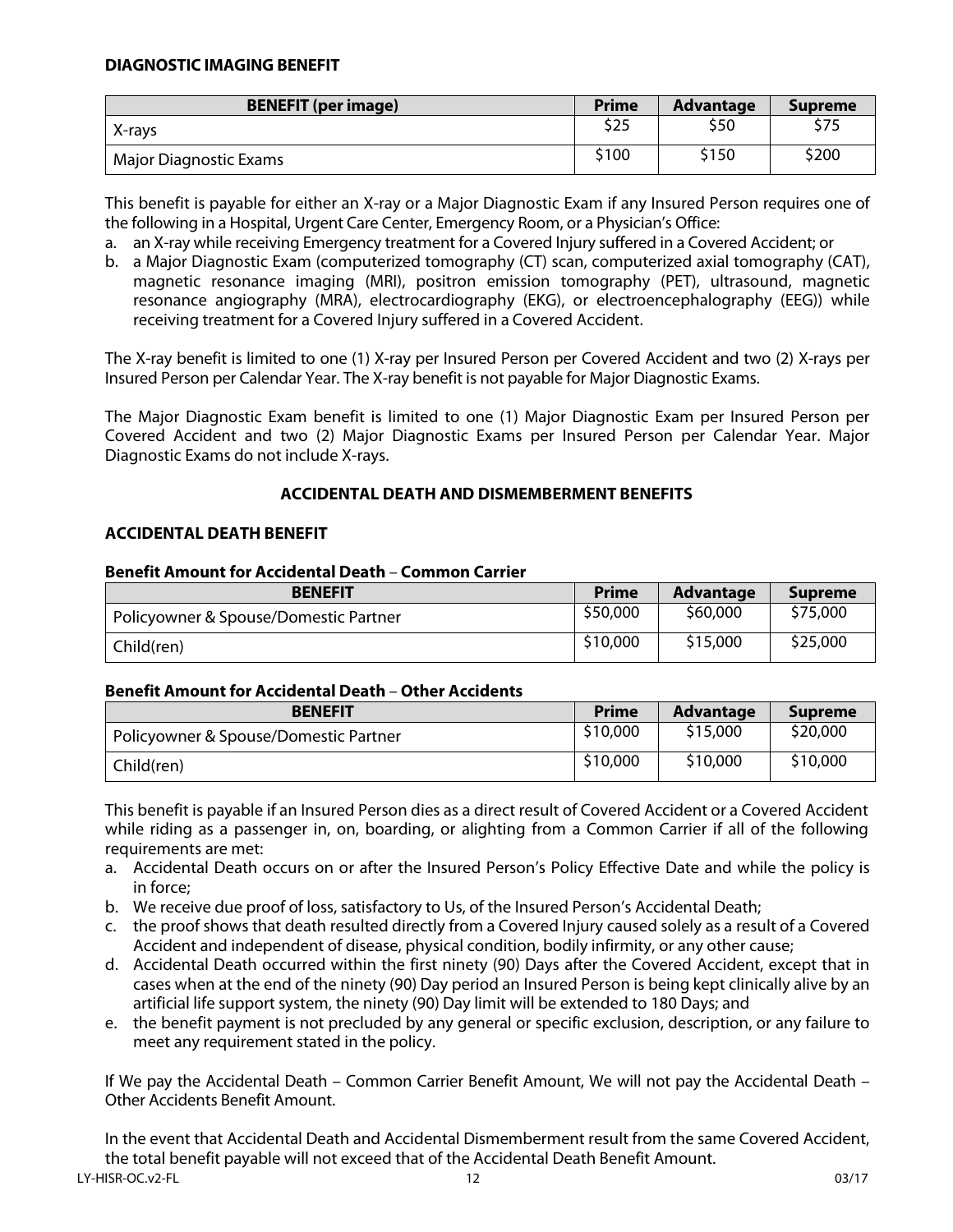#### **ACCIDENTAL DISMEMBERMENT BENEFIT**

#### **Benefit Amount for Loss of both Arms or Loss of both Legs**

| <b>BENEFIT</b>                        | <b>Prime</b> | <b>Advantage</b> | <b>Supreme</b> |
|---------------------------------------|--------------|------------------|----------------|
| Policyowner & Spouse/Domestic Partner | \$20,000     | \$20,000         | \$20,000       |
| Child(ren)                            | \$10,000     | \$10,000         | \$10,000       |

#### **Benefit Amount for Loss of Sight of both Eyes, Loss of both Hands, or Loss of both Feet**

| <b>BENEFIT</b>                        | <b>Prime</b> | <b>Advantage</b> | <b>Supreme</b> |
|---------------------------------------|--------------|------------------|----------------|
| Policyowner & Spouse/Domestic Partner | \$20,000     | \$20,000         | \$20,000       |
| Child(ren)                            | \$10,000     | \$10,000         | \$10,000       |

#### **Benefit Amount for Loss of Sight of Eye, Loss of Hand, Loss of Foot, Loss of Arm, or Loss of Leg**

| <b>BENEFIT</b>                        | <b>Prime</b> | <b>Advantage</b> | <b>Supreme</b> |
|---------------------------------------|--------------|------------------|----------------|
| Policyowner & Spouse/Domestic Partner | \$10,000     | \$10,000         | \$10,000       |
| Child(ren)                            | \$5,000      | \$5,000          | \$5,000        |

#### **Benefit Amount for Loss of Finger(s) and/or Loss of Toe(s)**

| <b>BENEFIT</b>                        | Prime | <b>Advantage</b> | <b>Supreme</b> |
|---------------------------------------|-------|------------------|----------------|
| Policyowner & Spouse/Domestic Partner | \$500 | \$750            | \$1,000        |
| Child(ren)                            | \$250 | \$375            | \$500          |

This benefit is payable if an Insured Person suffers an Accidental Dismemberment as the direct result of a Covered Accident if all of the following requirements are met:

- a. the Covered Accident and Accidental Dismemberment occur on or after the Insured Person's Policy Effective Date and while the policy is in force;
- b. treatment for the Covered Injury is received within the United States;
- c. the Accidental Dismemberment occurs within first ninety (90) Days after the Covered Accident; and
- d. the benefit payment is not precluded by any general or specific exclusion, description, or any failure to meet any requirement stated in the policy.

The Accidental Dismemberment Benefit will be paid even if the severed body part is subsequently re-attached. Only Accidental Dismemberments shown on the Benefits Schedule are eligible for payment under the policy. Any dismemberment not listed on the Benefits Schedule is not eligible for payment under the policy.

This benefit is limited to two (2) Benefit Amounts per Insured Person per lifetime. In the case of multiple dismemberments resulting from one (1) Covered Accident, only the highest single benefit will be paid per Insured Person. Loss of use does not constitute dismemberment except as stated for Loss of Sight of Eye injuries in the policy.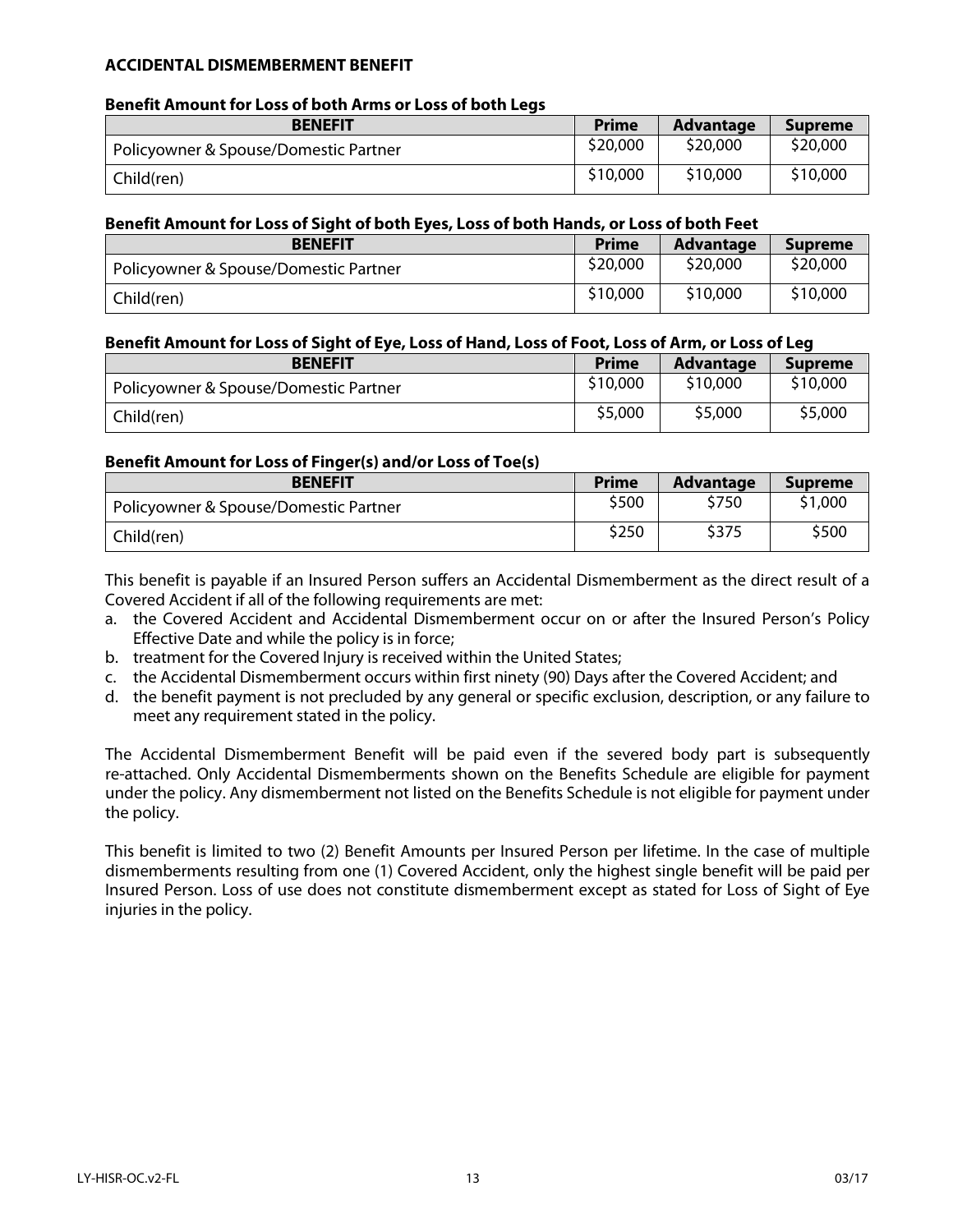**EXCLUSIONS AND LIMITATIONS** This Rider is subject to the Exclusions and Limitations outlined in the policy. In addition to any benefit-specific conditions, limitations, or exclusions, no benefits will be payable under this Rider for:

- a. Illness, disease, bodily or mental infirmity, bacterial or viral infection, or any condition resulting from insect, arachnid or other arthropod bites or stings, or medical or surgical treatment thereof, except for any bacterial infection resulting from an accidental cut or wound or accidental ingestion of contaminated food;
- b. practicing for or participating in any semiprofessional or professional competitive athletic contest for which such Insured Person receives any compensation or remunerations; or
- c. operating a motor vehicle without a valid motor vehicle operator's license, except while participating in a driver's education program.

The following conditions, treatments, and/or services are **not covered** under this Rider:

- a. care, services, or supplies received without charge or legal obligation to pay or while the Rider was not in force;
- b. treatment, services, and supplies for Experimental, Investigational, or Unproven purposes;
- c. dental treatment of the teeth, gums, or structures directly supporting the teeth, including dental X-rays, examinations, repairs, orthodontics, periodontics, casts, splints, and services for dental malocclusion for any condition are not covered, except if provided for or in connection with a Covered Injury to sound natural teeth and a continuous course of dental treatment is started within six (6) months of the Covered Injury. Sound natural teeth are defined as natural teeth that are free of active clinical decay, have at least fifty percent (50%) bony support, and are functional in the arch;
- d. treatment or services from a masseur, massage therapist or rolfer, massage therapy, and any type of holistic therapy which include meditation, aromatherapy, and relaxation therapy; or
- e. repetitive or cumulative motions or stress traumas which include carpal tunnel syndrome, tennis elbow, and thoracic outlet syndrome.

#### **LUMP SUM CANCER AND RECURRENCE RIDER (LY-LSCR-RD-FL)**

**CANCER DIAGNOSIS** Subject to the Reduction Schedule and Benefit Payment Conditions listed below, if an Insured Person receives a Diagnosis of cancer from a Physician, We will pay You the Cancer Diagnosis Benefit Amount shown in the policy Schedule Page or policy endorsement. After payment of the Cancer Diagnosis Benefit Amount for an Insured Person, coverage for that Insured Person under the Cancer Diagnosis Benefit will terminate.

**BENEFIT PAYMENT CONDITIONS** Payment of the Cancer Diagnosis Benefit shall be subject to the following conditions:

- a. Diagnosis must be made within the United States;
- b. the Date of Diagnosis shall occur while the Insured Person is covered by this Rider; and
- c. payment shall be precluded by any general or specific exclusion, limitation, or reduction set forth in this Rider (including, without limitation, the exclusion for any Pre-Existing Condition) or any failure by the Insured Person to meet any condition precedent in this Rider or policy.

**REDUCTION SCHEDULE** For any Cancer Diagnosed within the first thirty (30) Days after the Rider Effective Date, the Cancer Diagnosis Benefit Amount shall be reduced. The reduced Benefit Amount for Cancer will be 10% of the Cancer Diagnosis Benefit Amount shown in the policy Schedule Page or policy endorsement.

In the event an Insured Person is Diagnosed with Cancer within the first thirty (30) Days following their Rider Effective Date and the reduced Benefit Amount for Cancer is paid, no other benefits shall be payable and coverage for that Insured Person under the Cancer Diagnosis Benefit will terminate.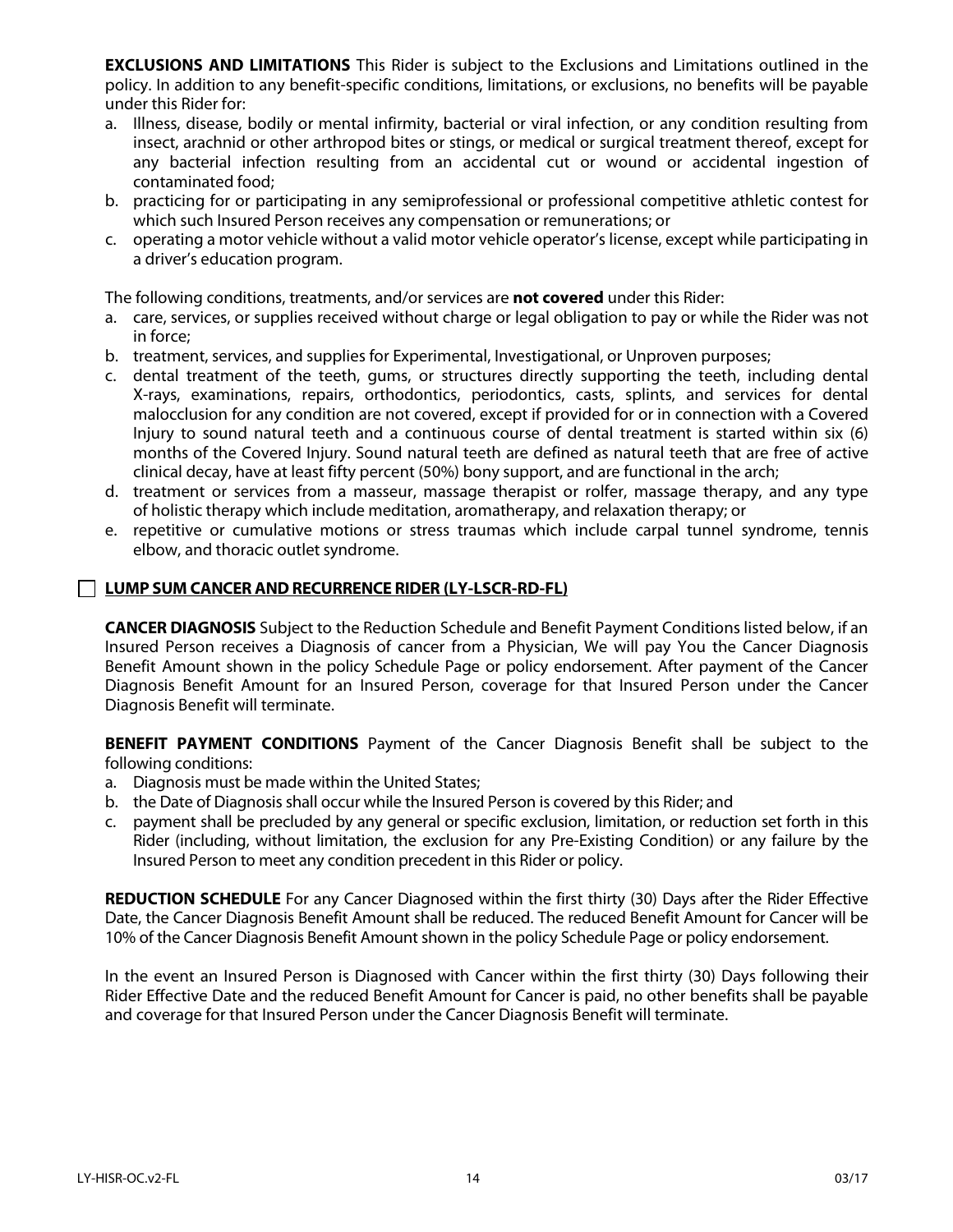**CANCER RECURRENCE BENEFIT** Subject to the Benefit Payment Conditions listed below, a Cancer Recurrence Benefit is payable each time an Insured Person receives a Diagnosis for the recurrence of Cancer. However, for the Cancer Recurrence Benefit to be payable:

- a. the Cancer Diagnosis Benefit Amount to which this Rider is attached shall have been previously paid for the Insured Person; and
- b. the Insured Person shall not have received any Advice or Treatment for at least twenty-four (24) consecutive months prior to the Date of Diagnosis for the recurrence of Cancer.

The amount payable for the recurrence of Cancer is equal to the percentage times the Cancer Recurrence Benefit Amount shown on the policy Schedule Page or policy endorsement. The percentage of the Cancer Recurrence Benefit Amount payable is shown in chart below.

| <b>Time Period without</b><br><b>Advice or Treatment</b> | % of Cancer Recurrence<br><b>Benefit Amount Payable</b> | <b>Maximum Percentage of</b><br>the Cancer Recurrence<br><b>Benefit Amount</b> |  |
|----------------------------------------------------------|---------------------------------------------------------|--------------------------------------------------------------------------------|--|
| Less than 24 months                                      | 0%                                                      |                                                                                |  |
| 24 months or more but less than 5 years                  | 25%                                                     | 100%                                                                           |  |
| 5 years or more but less than 10 years                   | 75%                                                     |                                                                                |  |
| 10 years or more                                         | 100%                                                    |                                                                                |  |

If an Insured Person receives benefits payable for the recurrence of Cancer that is less than 100% of the Cancer Recurrence Benefit Amount payable and later receives a Diagnosis for a different recurrence of Cancer, We will pay the specified percentage in the chart above, less any prior amounts paid or payable under this benefit. However, for the Cancer Recurrence Benefit to be payable, such Diagnosis of Cancer must be separated by at least twenty-four (24) consecutive months from an Insured Person's last Date of Diagnosis for Cancer under this Rider.

After payment of the maximum percentage of the Cancer Recurrence Benefit Amount for an Insured Person shown in the chart above, coverage for that Insured Person under this Rider will terminate.

**BENEFIT PAYMENT CONDITIONS** Payment of the Cancer Recurrence Benefit shall be subject to the following conditions:

- a. Diagnosis must be made within the United States;
- b. the Date of Diagnosis shall occur while the Insured Person is covered by this Rider; and
- c. payment shall be precluded by any general or specific exclusion, limitation, or reduction set forth in this Rider or any failure by the Insured Person to meet any condition precedent in this Rider or policy.

**EXCLUSIONS AND LIMITATIONS** This Rider is subject to the Exclusions and Limitations outlined in the policy. In addition to any benefit-specific conditions, limitations, or exclusions, no benefits will be payable under this Rider for:

- a. any disease, Illness, or incapacity other than Cancer as defined; this is so even though such disease, Illness, or incapacity may have been complicated, affected (directly or indirectly), or caused by Cancer;
- b. loss that begins prior to the Rider Effective Date;
- c. Diagnosis received outside the United States or its territories, unless otherwise specified in this Rider; or
- d. any Illness specifically excluded from the definition of Cancer or Carcinoma in Situ.

PRE-EXISTING CONDITION(S) The benefits of this Rider will not be payable during the first twelve (12) months that coverage is in force with respect to an Insured Person for any loss caused by Pre-Existing Condition(s). This twelve (12) month period is measured from the Rider Effective Date for each Insured Person. Routine follow-up care to determine whether a breast cancer has recurred in a person who has been previously determined to be free of breast cancer does not constitute medical Advice or Treatment for purposes of determining pre-existing conditions, unless evidence of breast cancer is found during or as a result of the follow-up care.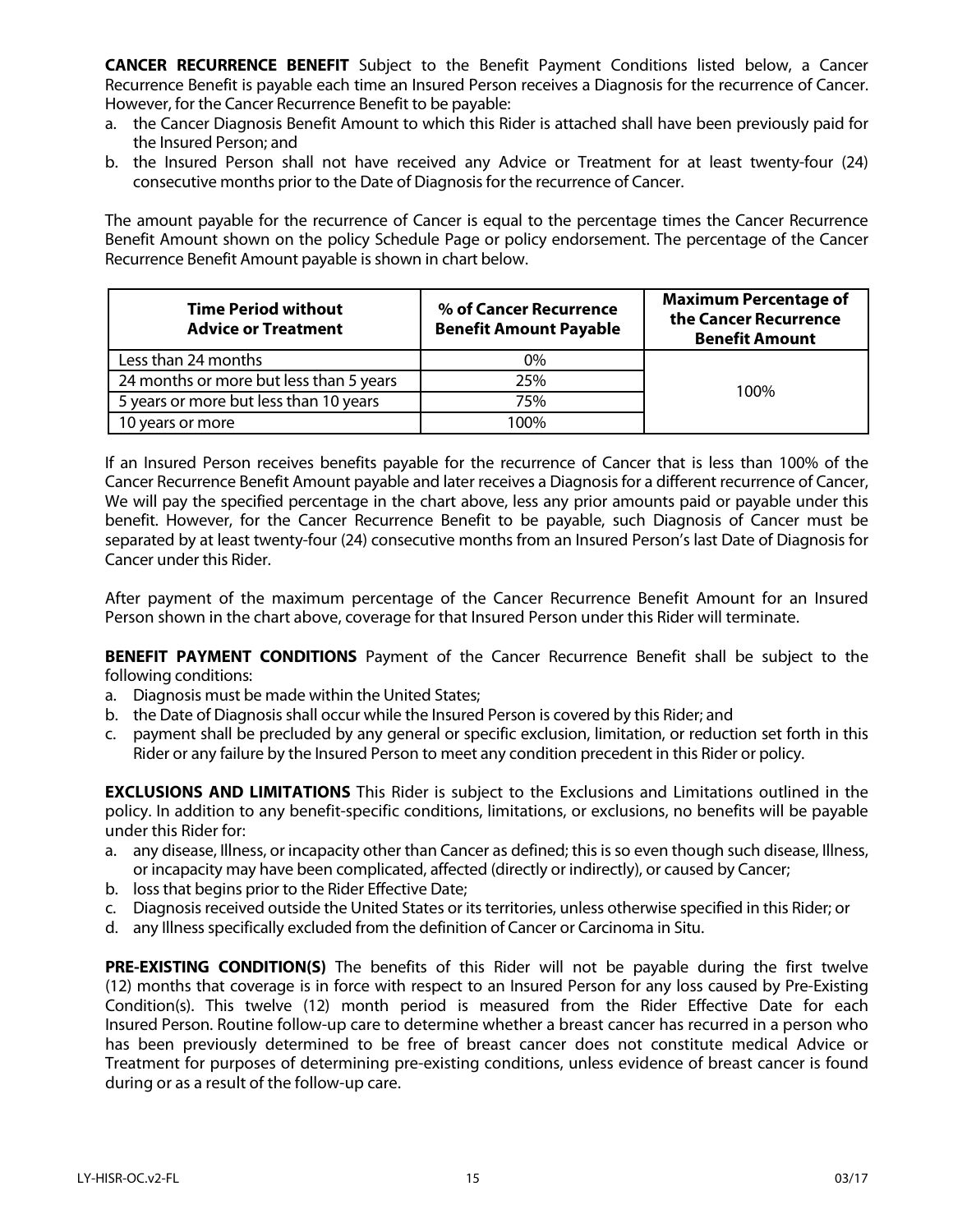#### **LUMP SUM HEART, STROKE, AND RESTORATION RIDER (LY-LSHR-RD-FL)**

We will pay the Heart and Stroke Diagnosis Benefit if an Insured Person receives a Diagnosis of any of the Qualifying Events shown in the chart below and subject to the definitions, terms, limitations, and exclusions set forth in this Rider and the following conditions:

- a. the Diagnosis must be made within the United States;
- b. the Date of Diagnosis shall occur while the Insured Person is covered by this Rider; and
- c. payment shall be precluded by any general or specific exclusion, limitation, or reduction set forth in or attached to this Rider (including, without limitation, the exclusion for any Pre-Existing Condition) or any failure by the Insured Person to meet any condition precedent in this Rider or policy.

The amount payable for each Qualifying Event is equal to the percentage times the Heart and Stroke Diagnosis Benefit Amount shown on the policy Schedule Page or policy endorsement. The percentage of the Heart and Stroke Diagnosis Benefit Amount payable for each Qualifying Event is shown beside the event in the chart below.

| <b>Qualifying Events</b>                | <b>Percentage of Benefit</b><br><b>Amount Payable for</b><br>each Qualifying Event | <b>Maximum Percentage of</b><br><b>Benefit Amount Payable</b> |
|-----------------------------------------|------------------------------------------------------------------------------------|---------------------------------------------------------------|
| <b>Heart Attack</b>                     | 100%                                                                               |                                                               |
| <b>Heart Transplant</b>                 | 100%                                                                               |                                                               |
| <b>Stroke</b>                           | 100%                                                                               |                                                               |
| Coronary Artery Bypass Surgery*         | 25%                                                                                | 100%                                                          |
| Aortic Surgery*                         | 25%                                                                                |                                                               |
| Heart Valve Replacement/Repair Surgery* | 25%                                                                                |                                                               |
| Angioplasty*                            | 10%                                                                                |                                                               |
| Stent <sup>*</sup>                      | 10%                                                                                |                                                               |

\*The Coronary Artery Bypass Surgery, Aortic Surgery, Heart Valve Replacement/Repair Surgery, Angioplasty, and Stent benefits are each payable only once in an Insured Person's lifetime.

If an Insured Person receives benefits payable for a Qualifying Event that is less than 100% of the Heart and Stroke Diagnosis Benefit Amount and later receives a Diagnosis for a different Qualifying Event, we will pay the specified percentage of the Qualifying Event in the chart above, less any prior amounts paid or payable under this benefit.

If the Date of Diagnosis of two (2) or more Qualifying Events is the same day, We will pay only one (1) Heart and Stroke Diagnosis Benefit Amount. We will pay the larger of the Qualifying Event benefits Diagnosed on the same day.

The Date of Diagnosis for two (2) or more surgical treatments performed at the same time and through a common incision or entry point are considered one (1) operation. We will pay the larger of the Qualifying Event benefits performed at the same time.

No benefits are payable for conditions other than the Qualifying Events defined in this Rider.

After payment of the maximum percentage of the Heart and Stroke Diagnosis Benefit Amount for an Insured Person shown in the chart above, coverage for that Insured Person under the Heart and Stroke Diagnosis Benefit will terminate.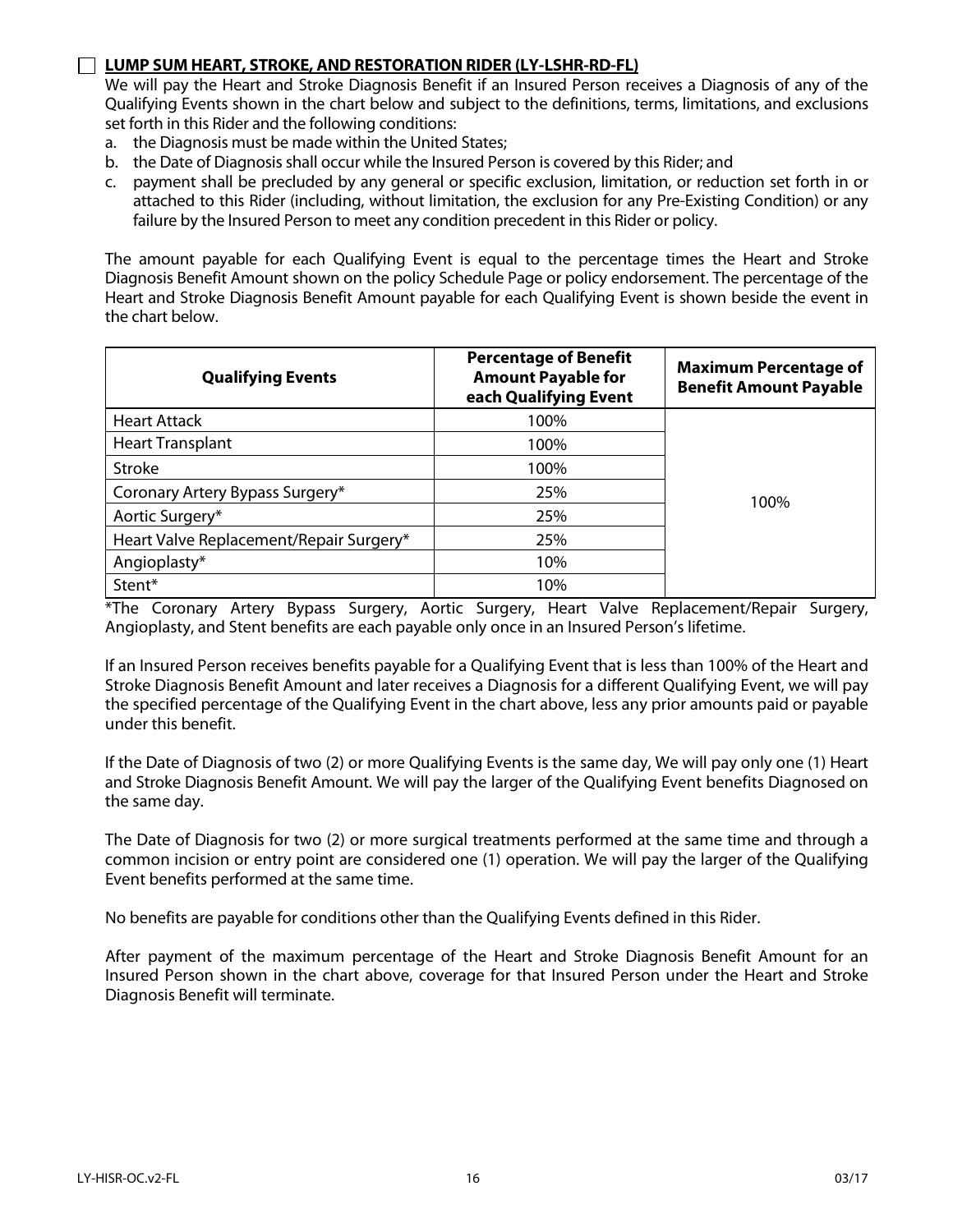**RESTORATION BENEFIT** When 100% of the Heart and Stroke Diagnosis Benefit Amount under this Rider has been paid for an Insured Person, We will pay You the Heart and Stroke Restoration Benefit when an Insured Person receives a Diagnosis of a Heart Attack, Stroke, or Heart Transplant. However, for the Heart and Stroke Restoration Benefit to be payable, such Heart and Stroke Restoration Benefit Diagnosis must be separated by at least twenty-four (24) consecutive months from an Insured Person's last Date of Diagnosis for a Heart Attack, Stroke, or Heart Transplant under this Rider.

The amount payable for the Diagnosis of a Heart Attack, Stroke, or Heart Transplant is equal to the percentage times the Heart and Stroke Restoration Benefit Amount shown on the policy Schedule Page or policy endorsement. The percentage of the Heart and Stroke Restoration Benefit Amount payable is shown in the chart below.

| <b>Time Period from Last Date of</b><br><b>Diagnosis for a Heart Attack,</b><br><b>Stroke, or Heart Transplant</b> | % of Restoration Benefit Amount<br>Payable for a Heart Attack,<br><b>Stroke, or Heart Transplant</b> | <b>Maximum Percentage of</b><br><b>Benefit Amount Payable</b> |  |
|--------------------------------------------------------------------------------------------------------------------|------------------------------------------------------------------------------------------------------|---------------------------------------------------------------|--|
| Less than 24 months                                                                                                | $0\%$                                                                                                |                                                               |  |
| 24 months or more but less than 5 years                                                                            | 25%                                                                                                  | 100%                                                          |  |
| 5 years or more but less than 10 years                                                                             | 75%                                                                                                  |                                                               |  |
| 10 years or more                                                                                                   | 100%                                                                                                 |                                                               |  |

If an Insured Person receives benefits payable for a Heart Attack, Stroke, or Heart Transplant that is less than 100% of the Heart and Stroke Restoration Benefit Amount payable and later receives a Diagnosis for a different Heart Attack, Stroke, or Heart Transplant, We will pay the specified percentage in the chart above, less any prior amounts paid or payable under this benefit. However, for the Heart and Stroke Restoration Benefit to be payable, such Heart and Stroke Restoration Benefit Diagnosis must be separated by at least twenty-four (24) consecutive months from an Insured Person's last Date of Diagnosis for a Heart Attack, Stroke, or Heart Transplant under this Rider.

After payment of the maximum percentage of the Heart and Stroke Restoration Benefit Amount for an Insured Person shown in the chart above, coverage for that Insured Person will terminate under this Rider.

**EXCLUSIONS AND LIMITATIONS** This Rider is subject to the Exclusions and Limitations outlined in the policy. In addition to any benefit-specific conditions, limitations, or exclusions, no benefits will be payable under this Rider for:

- a. any disease, Illness, or incapacity other than Qualifying Events as defined; this is so even though such disease, Illness, or incapacity may have been complicated, affected (directly or indirectly), or caused by a Qualifying Event;
- b. loss that begins prior to the Rider Effective Date;
- c. any Illness specifically excluded from the definition of Qualifying Events listed in this Rider.

**PRE-EXISTING CONDITION(S)** The benefits of this Rider will not be payable during the first twelve (12) months that coverage is in force with respect to an Insured Person for any loss caused by Pre-Existing Condition(s). This twelve (12) month period is measured from the Rider Effective Date for each Insured Person.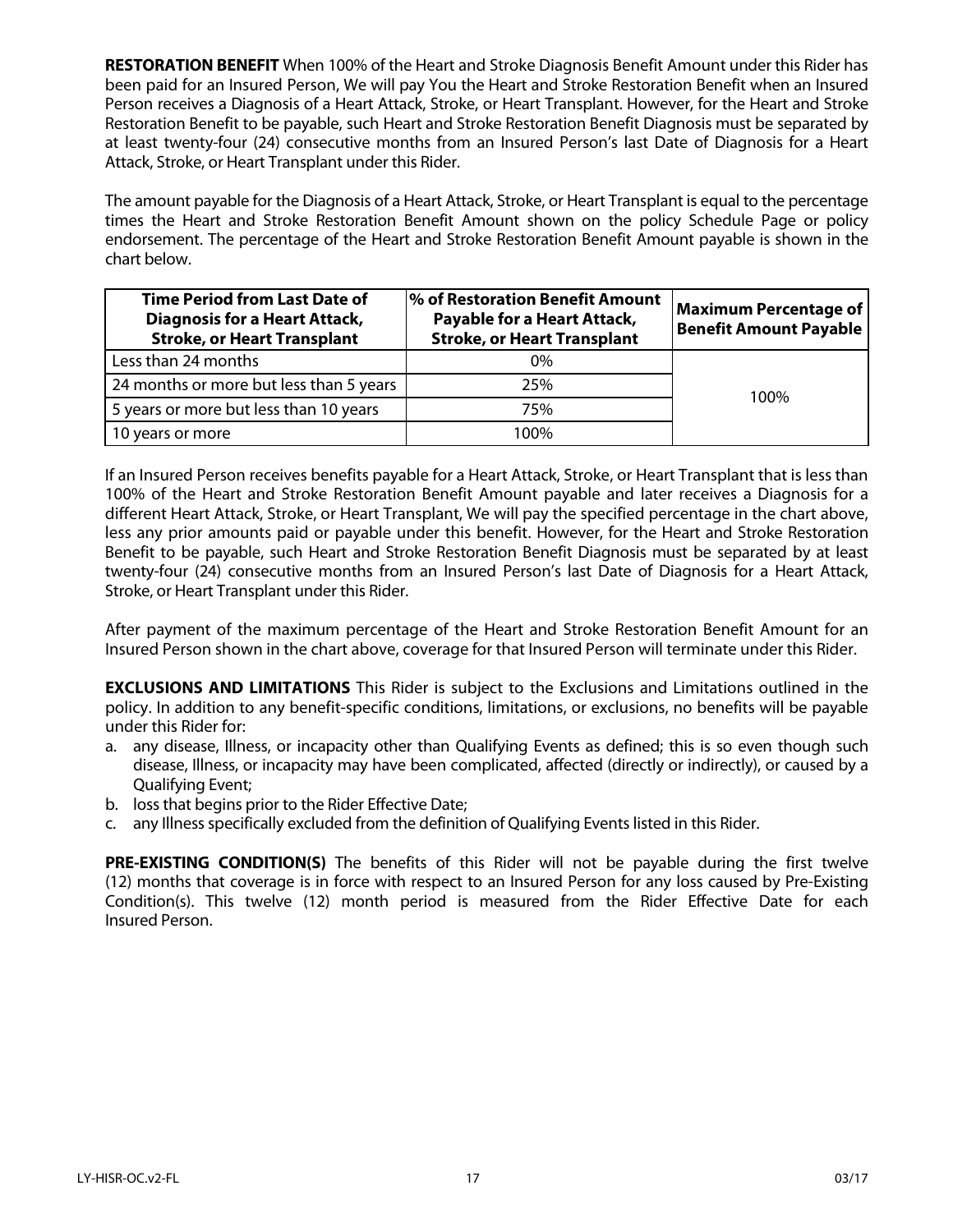#### **SPECIFIED DISEASE BENEFIT RIDER (LY-HISD-RD-FL)**

We will pay You the Specified Disease Benefit Amount, shown in the policy Schedule Page, if an Insured Person receives a Diagnosis or Procedure from a Physician for one (1) of the Specified Diseases shown in the chart below and subject to the following conditions:

- a. Diagnosis must be made within the United States; and
- b. the Date of Diagnosis or Procedure shall occur while the Insured Person is covered by this Rider.

Specified Diseases:

- Amyotrophic Lateral Sclerosis (ALS) Coma End Stage Renal Failure Major Organ Transplant Multiple Sclerosis (MS) Paralysis Severe Burns
- 
- 
- 
- 
- 
- 

Each Insured Person is limited to one (1) Specified Disease Benefit Amount under the terms of this Rider. After payment of the Specified Disease Benefit Amount shown on the policy Schedule Page for an Insured Person, We will not pay any additional benefits for any additional Specified Diseases covered by this Rider for the same Insured Person.

If the Date of Diagnosis or Procedure of two (2) or more Specified Diseases is the same Day, We will pay only one (1) Specified Disease Benefit.

No benefits are payable for conditions other than the Specified Diseases defined in this Rider. Payment of the Specified Disease Benefit is subject to all terms and conditions of this Rider and the policy to which it is attached.

**EXCLUSIONS AND LIMITATIONS** This Rider is subject to the Exclusions and Limitations outlined in the policy. In addition to any benefit-specific conditions, limitations, or exclusions, no benefits will be payable under this Rider for loss that begins prior to the effective date of coverage.

**PRE-EXISTING CONDITION(S)** The benefits of this Rider will not be payable during the first twelve (12) months that coverage is in force with respect to an Insured Person for any loss caused by Pre-Existing Condition(s). This twelve (12) month period is measured from the effective date of coverage for each Insured Person.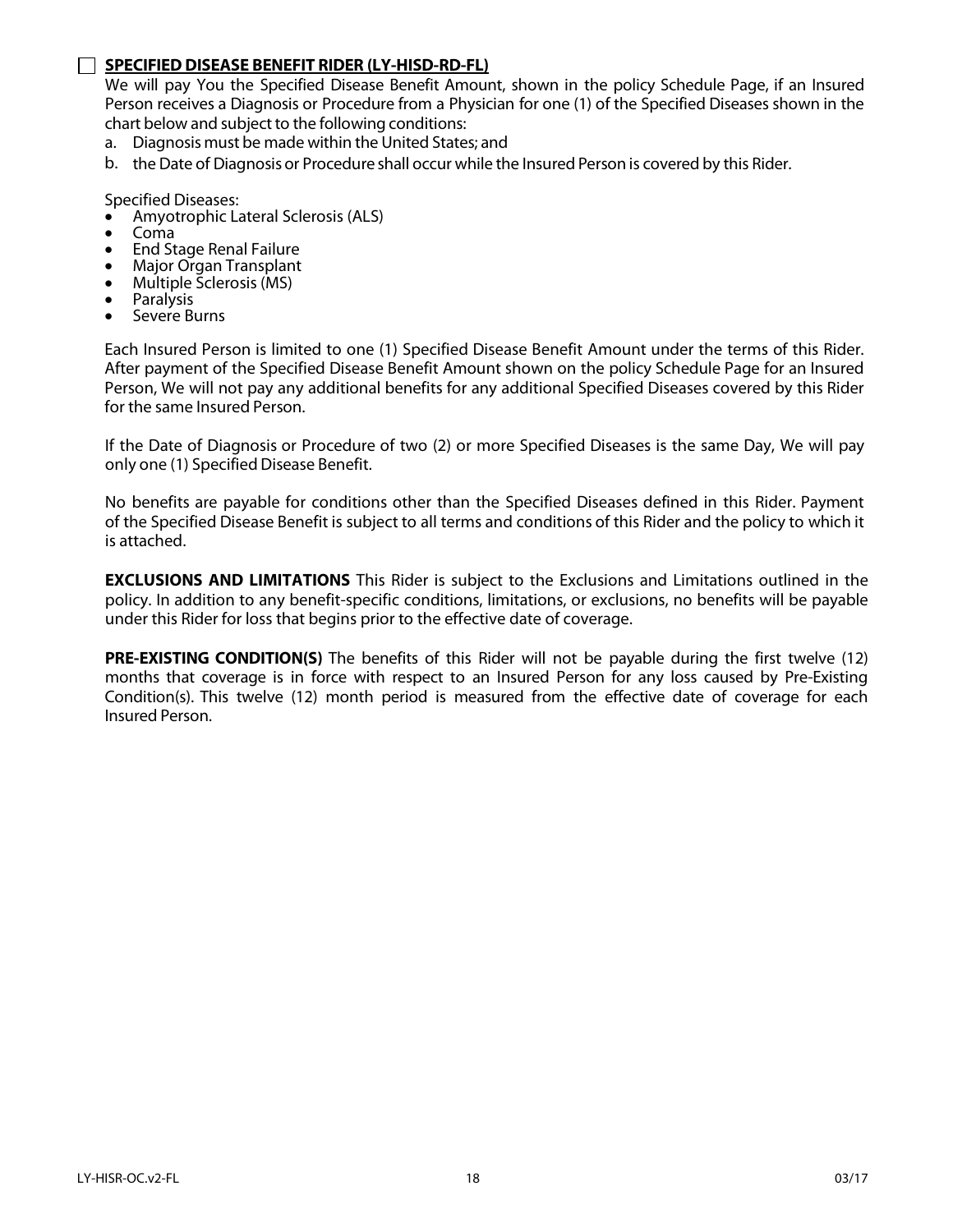#### *7. YOUR TOTAL ANNUAL PREMIUM (at time of application)*

#### **Choose the benefit package listed below. Only those benefits included under the benefit package selected will be available.**

| Senior Choice 1             | Senior Choice 2             | <b>Senior Choice 3</b>          |
|-----------------------------|-----------------------------|---------------------------------|
| <b>Hospital Confinement</b> | <b>Hospital Confinement</b> | <b>Ambulance Benefit</b>        |
|                             | <b>Observation Room</b>     | <b>Emergency Room Treatment</b> |
|                             | <b>Skilled Nursing</b>      | <b>Hospital Admission</b>       |
|                             |                             | <b>Hospital Confinement</b>     |
|                             |                             | <b>Observation Room</b>         |
|                             |                             | <b>Skilled Nursing</b>          |

#### **The modal premiums for the coverage(s) outlined above are:**

| <b>TOTAL</b> |  |
|--------------|--|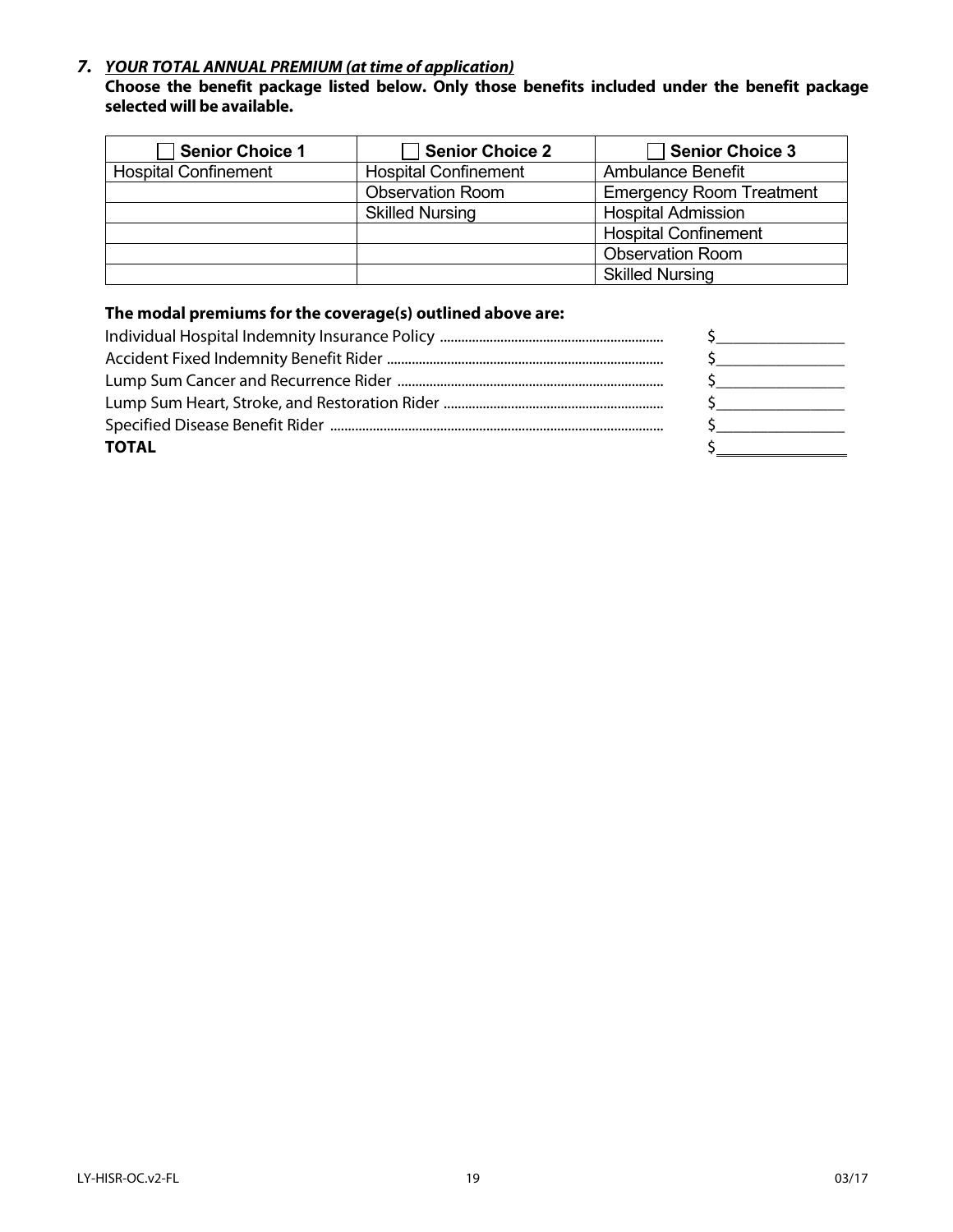## **HOSPITAL INDEMNITY INSURANCE MEDICARE DUPLICATION NOTICE**

## **IMPORTANT NOTICE TO PERSONS ON MEDICARE THIS INSURANCE DUPLICATES SOME MEDICARE BENEFITS**

#### **This is not Medicare Supplement Insurance**

This insurance pays a fixed dollar amount, regardless of your expenses, for each day you meet the policy conditions. It does not pay your Medicare deductibles or coinsurance and is not a substitute for Medicare Supplement insurance.

#### **This insurance duplicates Medicare benefits when:**

• any expenses or services covered by the policy are also covered by Medicare

#### **Medicare generally pays for most or all of these expenses.**

Medicare pays extensive benefits for medically-necessary services regardless of the reason you need them. **These include:** 

- hospitalization
- physician services
- hospice
- outpatient prescription drugs if you are enrolled in Medicare Part D
- other approved items and services

### **Before You Buy This Insurance**

- √ Check the coverage in **all** health insurance policies you already have.
- √ For more information about Medicare and Medicare Supplement insurance, review the *Guide to Health Insurance for People with Medicare*, available from the insurance company.
- √ For help in understanding your health insurance, contact your state insurance department or Serving Health Insurance Needs of Elders (SHINE).